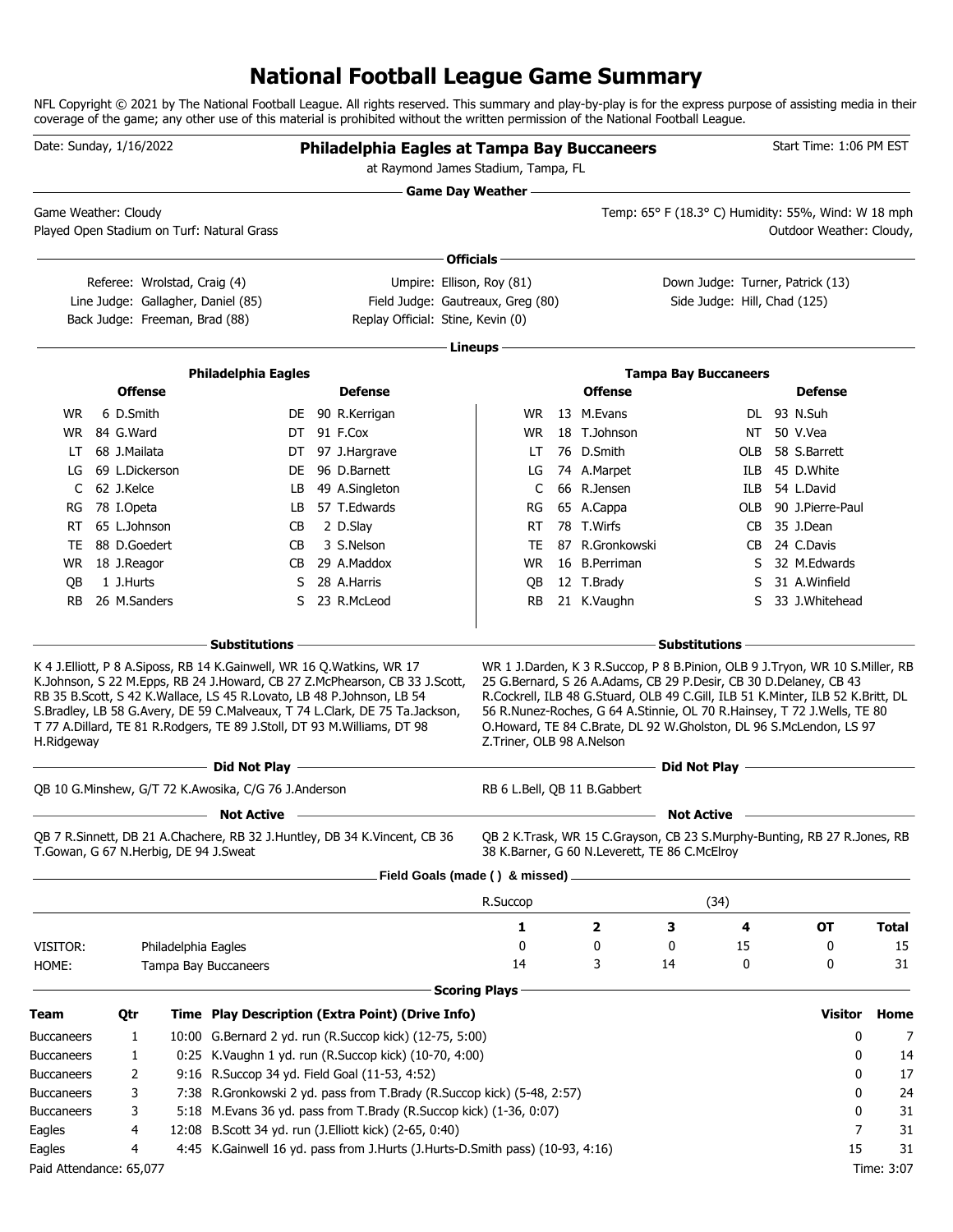# **Final Individual Statistics**

|                                               |           | <b>Philadelphia Eagles</b> |            |                |              |                |                    |                     |    |                        |           |                |              | <b>Tampa Bay Buccaneers</b> |            |                |              |
|-----------------------------------------------|-----------|----------------------------|------------|----------------|--------------|----------------|--------------------|---------------------|----|------------------------|-----------|----------------|--------------|-----------------------------|------------|----------------|--------------|
| <b>RUSHING</b>                                |           |                            | <b>ATT</b> | <b>YDS</b>     | <b>AVG</b>   | LG             | <b>TD</b>          | <b>RUSHING</b>      |    |                        |           |                | <b>ATT</b>   | <b>YDS</b>                  | <b>AVG</b> | LG             | <b>TD</b>    |
| J.Hurts                                       |           |                            | 8          | 39             | 4.9          | 11             | 0                  | K.Vaughn            |    |                        |           |                | 17           | 53                          | 3.1        | 17             | $\mathbf{1}$ |
| <b>B.Scott</b>                                |           |                            | 1          | 34             | 34.0         | 34             | 1                  | G.Bernard           |    |                        |           |                | 13           | 44                          | 3.4        | 8              | 1            |
| M.Sanders                                     |           |                            | 7          | 16             | 2.3          | 14             | 0                  | S.Miller            |    |                        |           |                | 1            | 9                           | 9.0        | 9              | 0            |
| K.Gainwell                                    |           |                            | 1          | 6              | 6.0          | 6              | 0                  |                     |    |                        |           |                |              |                             |            |                |              |
| Total                                         |           |                            | 17         | 95             | 5.6          | 34             | 1                  | Total               |    |                        |           |                | 31           | 106                         | 3.4        | 17             | 2            |
| <b>PASSING</b>                                | ATT       | <b>CMP</b>                 | <b>YDS</b> | SK/YD TD       | LG           | IN             | <b>RT</b>          | <b>PASSING</b>      |    |                        | ATT       | <b>CMP</b>     | <b>YDS</b>   | SK/YD TD                    |            | LG IN          | <b>RT</b>    |
| J.Hurts                                       | 43        | 23                         | 258        | 2/14           | 1<br>35      | 2              | 60.0               | T.Brady             |    |                        | 37        | 29             | 271          | 4/28                        | 2          | 36<br>0        | 115.2        |
| Total                                         | 43        | 23                         | 258        | 2/14           | 35<br>1      | 2              | 60.0               | Total               |    |                        | 37        | 29             | 271          | 4/28                        | 2          | 36<br>0        | 115.2        |
| <b>PASS RECEIVING</b>                         |           | <b>TAR</b>                 | <b>REC</b> | <b>YDS</b>     | <b>AVG</b>   | LG             | TD                 |                     |    | <b>PASS RECEIVING</b>  |           | <b>TAR</b>     | <b>REC</b>   | YDS                         | <b>AVG</b> | LG             | TD           |
| D.Goedert                                     |           | 12                         | 6          | 92             | 15.3         | 28             | 0                  | M.Evans             |    |                        |           | 10             | 9            | 117                         | 13.0       | 36             | $\mathbf{1}$ |
| K.Gainwell                                    |           | 5                          | 5          | 49             | 9.8          | 20             | 1                  | G.Bernard           |    |                        |           | 7              | 5            | 39                          | 7.8        | 22             | 0            |
| D.Smith                                       |           | 11                         | 4          | 60             | 15.0         | 31             | 0                  | R.Gronkowski        |    |                        |           | 6              | 5            | 31                          | 6.2        | 13             | $\mathbf{1}$ |
| M.Sanders                                     |           | 3                          | 3          | 12             | 4.0          | 6              | 0                  | C.Brate             |    |                        |           | 3              | 3            | 29                          | 9.7        | 16             | 0            |
| Q. Watkins                                    |           | $\overline{7}$             | 2          | 35             | 17.5         | 35             | 0                  | T.Johnson           |    |                        |           | 3              | 2            | 30                          | 15.0       | 17             | 0            |
| J.Howard                                      |           | 1                          | 1          | 7              | 7.0          | 7              | 0                  | K.Vaughn            |    |                        |           | 2              | 2            | 9                           | 4.5        | 5              | 0            |
| J.Reagor                                      |           | 3                          | 1          | 2              | 2.0          | 2              | 0                  | S.Miller            |    |                        |           | 1              | 1            | 8                           | 8.0        | 8              | 0            |
| <b>B.Scott</b>                                |           | $\mathbf{1}$               | 1          | $\mathbf{1}$   | 1.0          | 1              | 0                  | <b>B.Perriman</b>   |    |                        |           | 3              | 1            | 5                           | 5.0        | 5              | 0            |
|                                               |           |                            |            |                |              |                |                    | O.Howard            |    |                        |           | 1              | $\mathbf{1}$ | 3                           | 3.0        | 3              | 0            |
| Total                                         |           | 43                         | 23         | 258            | 11.2         | 35             | 1                  | Total               |    |                        |           | 36             | 29           | 271                         | 9.3        | 36             | 2            |
| <b>INTERCEPTIONS</b>                          |           |                            | <b>NO</b>  | <b>YDS</b>     | <b>AVG</b>   | LG             | TD                 |                     |    | <b>INTERCEPTIONS</b>   |           |                | <b>NO</b>    | <b>YDS</b>                  | <b>AVG</b> | LG             | <b>TD</b>    |
|                                               |           |                            |            |                |              |                |                    | S.Barrett           |    |                        |           |                | 1            | 17                          | 17.0       | 17             | 0            |
|                                               |           |                            |            |                |              |                |                    | M.Edwards           |    |                        |           |                | 1            | 0                           | 0.0        | 0              | 0            |
| Total                                         |           |                            | 0          | 0              | 0            | 0              | 0                  | Total               |    |                        |           |                | 2            | 17                          | 8.5        | 17             | 0            |
| <b>PUNTING</b>                                | <b>NO</b> | <b>YDS</b>                 | <b>AVG</b> | <b>NET</b>     | TΒ           | <b>IN20</b>    | LG                 | <b>PUNTING</b>      |    |                        | <b>NO</b> | <b>YDS</b>     | <b>AVG</b>   | <b>NET</b>                  | TB         | <b>IN20</b>    | LG           |
| A.Siposs                                      | 6         | 252                        | 42.0       | 39.8           | 0            | 2              | 58                 | <b>B.Pinion</b>     |    |                        | 7         | 341            | 48.7         | 43.7                        | 0          | 3              | 61           |
| Total                                         | 6         | 252                        | 42.0       | 39.8           | 0            | $\overline{2}$ | 58                 | Total               |    |                        | 7         | 341            | 48.7         | 43.7                        | 0          | 3              | 61           |
| <b>PUNT RETURNS</b>                           |           | <b>NO</b>                  | <b>YDS</b> | <b>AVG</b>     | FC           | LG             | TD                 | <b>PUNT RETURNS</b> |    |                        |           | <b>NO</b>      | <b>YDS</b>   | <b>AVG</b>                  | FC         | LG             | <b>TD</b>    |
| J.Reagor                                      |           | 5                          | 35         | 7.0            | 1            | 31             | $\mathbf 0$        | J.Darden            |    |                        |           | 4              | 13           | 3.3                         | 1          | 8              | 0            |
| [DOWNED]                                      |           | 1                          | 0          | 0.0            | 0            | 0              | 0                  |                     |    | [OUT OF BOUNDS]        |           | 1              | 0            | 0.0                         | 0          | 0              | 0            |
| Total                                         |           | 5                          | 35         | 7.0            | 1            | 31             | 0                  | Total               |    |                        |           | 4              | 13           | 3.3                         | 1          | 8              | 0            |
| <b>KICKOFF RETURNS</b>                        |           | <b>NO</b>                  | <b>YDS</b> | AVG            | <b>FC</b>    | LG             | TD                 |                     |    | <b>KICKOFF RETURNS</b> |           | <b>NO</b>      | <b>YDS</b>   | AVG                         | <b>FC</b>  | LG             | TD           |
| K.Gainwell                                    |           | 3                          | 57         | 19.0           | 0            | 24             | 0                  | J.Darden            |    |                        |           | 1              | 16           | 16.0                        | 0          | 16             | 0            |
| [TOUCHBACK]                                   |           | 3                          | 0          | 0.0            | 0            | 0              | 0                  | [TOUCHBACK]         |    |                        |           | 1              | 0            | 0.0                         | 0          | $\mathbf 0$    | 0            |
| Total                                         |           | 3                          | 57         | 19.0           | 0            | 24             | 0                  | Total               |    |                        |           | 1              | 16           | 16.0                        | 0          | 16             | 0            |
| <b>Philadelphia Eagles</b>                    |           |                            |            |                |              |                |                    |                     |    |                        |           |                |              |                             |            |                |              |
| <b>FUMBLES</b>                                |           |                            |            | <b>FUM</b>     | <b>LOST</b>  |                | <b>OWN-REC YDS</b> |                     | TD | <b>FORCED</b>          |           | <b>OPP-REC</b> | <b>YDS</b>   | <b>TD</b>                   |            | <b>OUT-BDS</b> |              |
| J.Reagor                                      |           |                            |            | $\overline{2}$ | $\mathbf{1}$ |                | 1                  | 0                   | 0  | 0                      |           | 0              | 0            | 0                           |            | 0              |              |
| J.Hurts                                       |           |                            |            | $\mathbf{1}$   | 0            |                | 0                  | 0                   | 0  | 0                      |           | 0              | 0            | 0                           |            | 0              |              |
| K.Gainwell                                    |           |                            |            | 0              | 0            |                | 1                  | 0                   | 0  | 0                      |           | 0              | 0            | 0                           |            | 0              |              |
| Total                                         |           |                            |            | 3              | 1            |                | $\overline{2}$     | 0                   | 0  | 0                      |           | 0              | 0            | 0                           |            | 0              |              |
| <b>Tampa Bay Buccaneers</b><br><b>FUMBLES</b> |           |                            |            | <b>FUM</b>     | <b>LOST</b>  |                | <b>OWN-REC YDS</b> |                     | TD | <b>FORCED</b>          |           | <b>OPP-REC</b> | <b>YDS</b>   | <b>TD</b>                   |            | <b>OUT-BDS</b> |              |
| S.McLendon                                    |           |                            |            | 0              | 0            |                | 0                  | 0                   | 0  | $\mathbf{1}$           |           | 0              | 0            | 0                           |            | 0              |              |
| R.Cockrell                                    |           |                            |            | 0              | 0            |                | 0                  | 0                   | 0  | 0                      |           | 1              | 0            | 0                           |            | 0              |              |
| Total                                         |           |                            |            | 0              | 0            |                | 0                  | 0                   | 0  | $\mathbf{1}$           |           | 1              | 0            | 0                           |            | 0              |              |
|                                               |           |                            |            |                |              |                |                    |                     |    |                        |           |                |              |                             |            |                |              |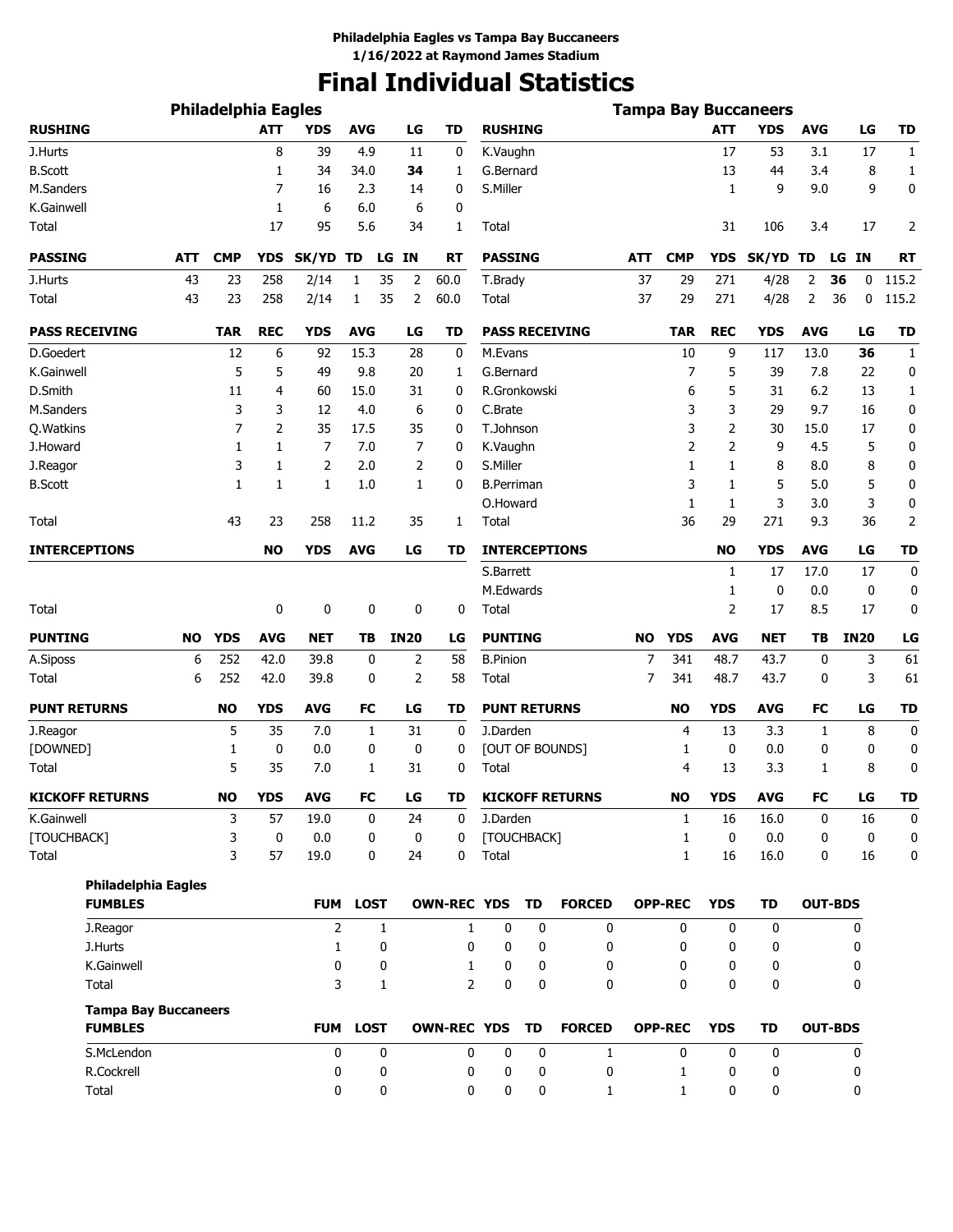# **Final Team Statistics**

|                                                   | <b>Visitor</b> | Home              |
|---------------------------------------------------|----------------|-------------------|
|                                                   | <b>Eagles</b>  | <b>Buccaneers</b> |
| <b>TOTAL FIRST DOWNS</b>                          | 14             | 23                |
| By Rushing                                        | 3              | 8                 |
| By Passing                                        | 10             | 14                |
| By Penalty                                        | 1              | 1                 |
| THIRD DOWN EFFICIENCY                             | 5-14-35.7%     | 4-13-30.8%        |
| <b>FOURTH DOWN EFFICIENCY</b>                     | 1-3-33.3%      | $0 - 1 - 0.0%$    |
| <b>TOTAL NET YARDS</b>                            | 339            | 349               |
| Total Offensive Plays (inc. times thrown passing) | 62             | 72                |
| Average gain per offensive play                   | 5.5            | 4.8               |
| <b>NET YARDS RUSHING</b>                          | 95             | 106               |
| <b>Total Rushing Plays</b>                        | 17             | 31                |
| Average gain per rushing play                     | 5.6            | 3.4               |
| Tackles for a loss-number and yards               | $5 - 16$       | $5 - 12$          |
| <b>NET YARDS PASSING</b>                          | 244            | 243               |
| Times thrown - yards lost attempting to pass      | $2 - 14$       | $4 - 28$          |
| Gross yards passing                               | 258            | 271               |
| <b>PASS ATTEMPTS-COMPLETIONS-HAD INTERCEPTED</b>  | $43 - 23 - 2$  | 37-29-0           |
| Avg gain per pass play (inc.# thrown passing)     | 5.4            | 5.9               |
| <b>KICKOFFS Number-In End Zone-Touchbacks</b>     | $3 - 1 - 1$    | $6 - 3 - 3$       |
| <b>PUNTS Number and Average</b>                   | $6 - 42.0$     | $7 - 48.7$        |
| <b>Had Blocked</b>                                | 0              | 0                 |
| <b>FGs - PATs Had Blocked</b>                     | $0 - 0$        | $0 - 0$           |
| <b>Net Punting Average</b>                        | 39.8           | 43.7              |
| TOTAL RETURN YARDAGE (Not Including Kickoffs)     | 35             | 30                |
| No. and Yards Punt Returns                        | $5 - 35$       | $4 - 13$          |
| No. and Yards Kickoff Returns                     | $3 - 57$       | $1 - 16$          |
| No. and Yards Interception Returns                | $0 - 0$        | $2 - 17$          |
| <b>PENALTIES Number and Yards</b>                 | $4 - 45$       | 4-35              |
| <b>FUMBLES Number and Lost</b>                    | $3 - 1$        | $0 - 0$           |
| <b>TOUCHDOWNS</b>                                 | 2              | 4                 |
| Rushing                                           | 1              | 2                 |
| Passing                                           | 1              | 2                 |
| <b>EXTRA POINTS Made-Attempts</b>                 | $2 - 2$        | $4 - 4$           |
| Kicking Made-Attempts                             | $1 - 1$        | $4 - 4$           |
| Passing Made-Attempts                             | $1 - 1$        | $0-0$             |
| <b>FIELD GOALS Made-Attempts</b>                  | $0 - 0$        | $1 - 1$           |
| <b>RED ZONE EFFICIENCY</b>                        | 1-1-100%       | 3-5-60%           |
| <b>GOAL TO GO EFFICIENCY</b>                      | $0 - 0 - 0%$   | 3-4-75%           |
| <b>SAFETIES</b>                                   | 0              | 0                 |
| <b>FINAL SCORE</b>                                | 15             | 31                |
| TIME OF POSSESSION                                | 26:57          | 33:03             |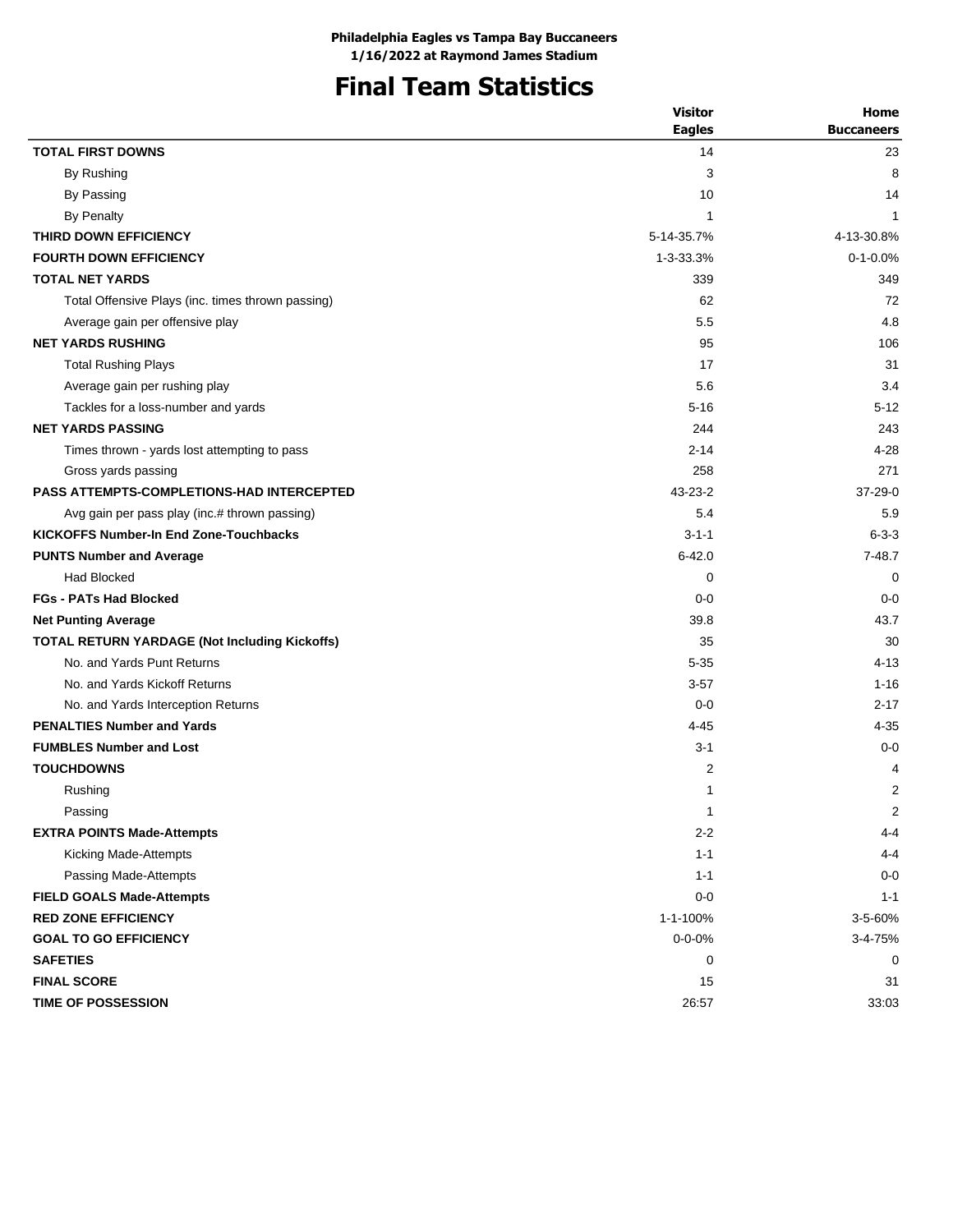# **Ball Possession And Drive Chart**

## **Philadelphia Eagles**

| #  | Time<br>Recd | Time<br>Lost | <b>Time How Ball</b><br><b>Poss Obtained</b> | <b>Drive</b><br><b>Began</b> | #<br><b>Play</b> | Yds<br>Gain | Yds<br>Pen | Net<br>Yds | 1st<br>Down | Last<br>Scrm  | <b>How Given</b><br>Up |
|----|--------------|--------------|----------------------------------------------|------------------------------|------------------|-------------|------------|------------|-------------|---------------|------------------------|
| 1  | 10:00        | 8:00         | 2:00 Kickoff                                 | <b>PHI 25</b>                | 3                | 5           | 0          | 5          | 0           | <b>PHI 30</b> | Punt                   |
|    | 6:59         | 4:25         | 2:34 Punt                                    | <b>PHI 19</b>                | 4                | 10          | 5          | 15         | 1           | PHI 34        | Punt                   |
| 3  | 0:25         | 14:08        | 1:17 Kickoff                                 | <b>PHI 27</b>                | 3                | $-3$        | 0          | $-3$       | 0           | <b>PHI 24</b> | Punt                   |
| 4  | 9:16         | 3:49         | 5:27 Kickoff                                 | <b>PHI 17</b>                | 12               | 46          | 0          | 46         | 3           | TB 37         | Downs                  |
| 5  | 2:23         | 0:43         | 1:40 Punt                                    | PHI 39                       | 6                | 60          | $-20$      | 40         |             | TB 21         | Interception           |
| 6  | 0:15         | 0:00         | $0:15$ Punt                                  | <b>PHI 19</b>                |                  | 0           | 0          | 0          | 0           | <b>PHI 19</b> | End of Half            |
|    | 15:00        | 12:07        | 2:53 Kickoff                                 | <b>PHI 25</b>                | 6                | 40          | $-10$      | 30         | 1           | TB 45         | Punt                   |
| 8  | 7:38         | 5:25         | 2:13 Kickoff                                 | <b>PHI 25</b>                | 5                | 21          | $\Omega$   | 21         |             | <b>PHI 46</b> | Interception           |
| 9  | 5:18         | 3:50         | 1:28 Kickoff                                 | <b>PHI 28</b>                | 3                | 3           | 0          | 3          | $\Omega$    | <b>PHI 31</b> | Punt                   |
| 10 | 1:03         | 0:00         | 1:03 Punt                                    | <b>PHI 20</b>                | 3                | $-3$        | $\Omega$   | -3         | 0           | <b>PHI 17</b> | Punt                   |
| 11 | 12:48        | 12:08        | $0:40$ Punt                                  | <b>PHI 35</b>                | 2                | 65          | 0          | 65         | 2           | TB 34         | Touchdown              |
| 12 | 9:01         | 4:45         | 4:16 Punt                                    | PHI <sub>7</sub>             | 10               | 93          | $\Omega$   | 93         | 4           | $*$ TB 16     | Touchdown              |
| 13 | 1:11         | 0:00         | 1:11 Downs                                   | <b>PHI 16</b>                | 4                | 2           | 0          | 2          |             | <b>PHI 18</b> | End of Game            |

(302) Average PHI 23

|    | <b>Tampa Bay Buccaneers</b> |              |                                              |                       |                  |             |            |                   |              |                     |                        |
|----|-----------------------------|--------------|----------------------------------------------|-----------------------|------------------|-------------|------------|-------------------|--------------|---------------------|------------------------|
| #  | Time<br>Recd                | Time<br>Lost | <b>Time How Ball</b><br><b>Poss Obtained</b> | <b>Drive</b><br>Began | #<br><b>Play</b> | Yds<br>Gain | Yds<br>Pen | <b>Net</b><br>Yds | 1st<br>Down  | Last<br><b>Scrm</b> | <b>How Given</b><br>Up |
|    | 15:00                       | 10:00        | 5:00 Kickoff                                 | <b>TB 25</b>          | 12               | 60          | 15         | 75                | 6            | $*$ PHI 2           | Touchdown              |
|    | 8:00                        | 6:59         | $1:01$ Punt                                  | TB 43                 | 3                | 7           | 0          | 7                 | 0            | 50                  | Punt                   |
| 3  | 4:25                        | 0:25         | 4:00 Punt                                    | <b>TB 30</b>          | 10               | 70          | 0          | 70                | 5            | $*$ PHI 1           | Touchdown              |
| 4  | 14:08                       | 9:16         | 4:52 Punt                                    | <b>TB 31</b>          | 11               | 53          | 0          | 53                | 4            | * PHI 16            | Field Goal             |
| 5  | 3:49                        | 2:23         | 1:26 Downs                                   | TB 22                 | 3                | -6          | 0          | -6                | 0            | TB 16               | Punt                   |
| 6  | 0:43                        | 0:15         | 0:28 Interception                            | <b>TB 20</b>          | 3                | 0           | 0          | 0                 | $\mathbf{0}$ | <b>TB 20</b>        | Punt                   |
|    | 12:07                       | 10:35        | 1:32 Punt                                    | TB <sub>9</sub>       | 3                | 5           | 0          | 5                 | 0            | TB 14               | Punt                   |
| 8  | 10:35                       | 7:38         | 2:57 Muffed Punt                             | <b>PHI 48</b>         | 5                | 48          | $\Omega$   | 48                | 3            | $*$ PHI 2           | Touchdown              |
| 9  | 5:25                        | 5:18         | 0:07 Interception                            | <b>PHI 36</b>         |                  | 36          | $\Omega$   | 36                |              | <b>PHI 36</b>       | Touchdown              |
| 10 | 3:50                        | 1:03         | 2:47 Punt                                    | TB 19                 | 5                | 20          | -5         | 15                |              | TB 34               | Punt                   |
| 11 | 15:00                       | 12:48        | $2:12$ Punt                                  | <b>TB 38</b>          | 3                | $-3$        | 0          | -3                | 0            | <b>TB 35</b>        | Punt                   |
| 12 | 12:08                       | 9:01         | 3:07 Kickoff                                 | TB 10                 | 5                | 29          | 0          | 29                |              | <b>TB 39</b>        | Punt                   |
| 13 | 4:45                        | 1:11         | 3:34 Kickoff                                 | <b>PHI 46</b>         | 9                | 30          | 0          | 30                | 2            | $*$ PHI 14          | Downs                  |

(417) Average TB 32

**\* inside opponent's 20**

|                | <b>Time of Possession by Quarter</b>   | 1st                  | 2nd  | 3rd  | 4th                   | OT | Total |
|----------------|----------------------------------------|----------------------|------|------|-----------------------|----|-------|
| <b>Visitor</b> | Philadelphia Eagles                    | 4:59                 | 8:14 | 7:37 | 6:07                  |    | 26:57 |
| Home           | Tampa Bay Buccaneers                   | 10:01                | 6:46 | 7:23 | 8:53                  |    | 33:03 |
|                | <b>Kickoff Drive No.-Start Average</b> | Eagles: $6$ - PHI 24 |      |      | Buccaneers: 2 - TB 18 |    |       |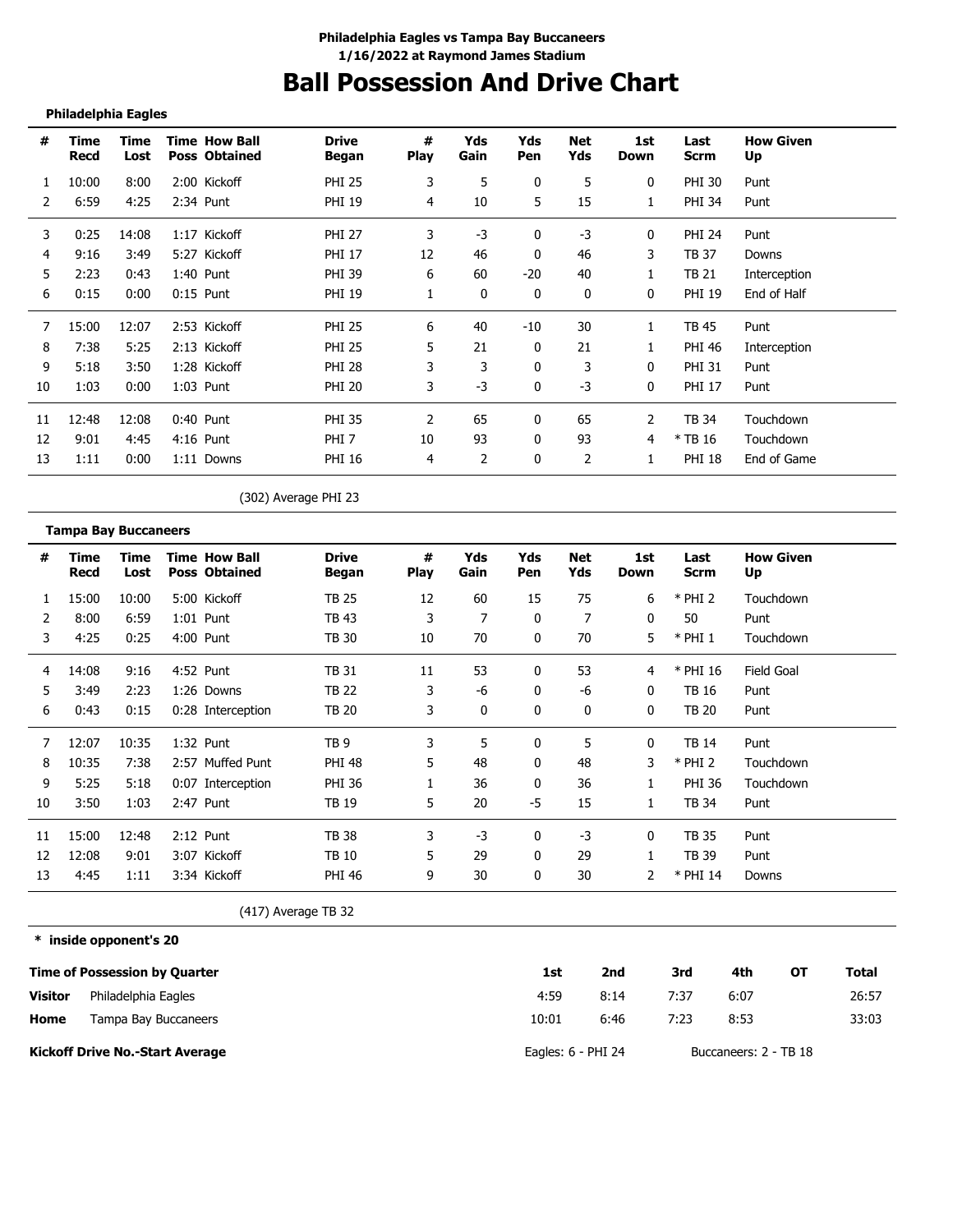# **Final Defensive Statistics**

| Philadelphia Eagles |            |                |             |              | <b>Reqular Defensive Plays</b> |   |   |    |                         |              |           |            | <b>Special Teams</b> |           |              |           |            | <b>Misc</b> |             |           |
|---------------------|------------|----------------|-------------|--------------|--------------------------------|---|---|----|-------------------------|--------------|-----------|------------|----------------------|-----------|--------------|-----------|------------|-------------|-------------|-----------|
|                     | <b>TKL</b> | <b>AST</b>     | <b>COMB</b> | <b>SK</b>    | / YDS TFL                      |   | Q | IN | <b>PD</b>               | <b>FF</b>    | <b>FR</b> | <b>TKL</b> | <b>AST</b>           | <b>FF</b> | <b>FR</b>    | <b>BL</b> | <b>TKL</b> | <b>AST</b>  | FF          | <b>FR</b> |
| A.Singleton         | 10         | 6              | 16          | 1            | 4                              | 4 |   | 0  | 0                       | 0            | 0         | 0          | 0                    | 0         | 0            | 0         | $\Omega$   | 0           | 0           | 0         |
| A.Harris            |            | 6              | 13          | 0            | 0                              | 0 | 0 | 0  | 0                       | 0            | 0         | 0          | 0                    | 0         | 0            | 0         | 0          | 0           | 0           | 0         |
| T.Edwards           | 4          | 2              | 6           | 0            | $\mathbf{0}$                   | 0 | 0 | 0  | 0                       | 0            | 0         | 0          | 0                    | 0         | 0            | 0         | 0          | 0           | 0           | 0         |
| A.Maddox            | 3          | 3              | 6           | 0            | 0                              | 0 | 0 | 0  | 0                       | 0            | 0         | 0          | 0                    | 0         | 0            | 0         | 0          | 0           | 0           | 0         |
| R.McLeod            | 2          | 4              | 6           | $\mathbf{0}$ | $\mathbf{0}$                   | 0 | 0 | 0  | $\mathbf 0$             | $\mathbf{0}$ | 0         | 0          | 0                    | 0         | 0            | 0         | 0          | 0           | $\mathbf 0$ | 0         |
| D.Slay              |            |                | 5           | 0            | 0                              | 0 | 0 | 0  | 1                       | 0            | 0         | 0          | 0                    | 0         | 0            | 0         | 0          | 0           | 0           | 0         |
| M.Williams          | 3          | 1              | 4           | 0            | 0                              |   | 0 | 0  | 0                       | 0            | 0         | 0          | 0                    | 0         | 0            | 0         | 0          | 0           | 0           | 0         |
| S.Nelson            | 2          | 2              | 4           | 0            | 0                              | 0 | 0 | 0  | 1                       | 0            | 0         | 0          | 0                    | 0         | 0            | 0         | 0          | 0           | 0           | 0         |
| D.Barnett           | 1          | 3              | 4           | 0.5          | 3.5                            | 0 | 1 | 0  | 0                       | 0            | 0         | 0          | 0                    | 0         | 0            | 0         | 0          | 0           | 0           | 0         |
| J.Hargrave          | 0          | 4              | 4           | 1            | 8                              | 0 |   | 0  | 0                       | 0            | 0         | 0          | 0                    | 0         | 0            | 0         | 0          | 0           | 0           | 0         |
| S.Bradley           | 3          | 0              | 3           | 0            | $\mathbf 0$                    | 0 | 0 | 0  | 0                       | 0            | 0         | 0          | 0                    | 0         | 0            | 0         | 0          | 0           | 0           | 0         |
| R.Kerrigan          | 2          | $\mathbf{1}$   | 3           | 1.5          | 12.5                           | 2 | 2 | 0  | 0                       | 0            | 0         | 0          | 0                    | 0         | $\mathbf{0}$ | 0         | 0          | 0           | 0           | 0         |
| M.Epps              |            | $\overline{2}$ | 3           | 0            | 0                              | 0 | 0 | 0  | 0                       | 0            | 0         | 1          | 0                    | 0         | 0            | 0         | 0          | 0           | 0           | 0         |
| F.Cox               |            | 2              | 3           | 0            | 0                              | 1 | 0 | 0  | 0                       | 0            | 0         | 0          | 0                    | 0         | 0            | 0         | 0          | 0           | 0           | 0         |
| Ta.Jackson          |            | $\mathbf{0}$   | 1           | 0            | 0                              | 0 | 0 | 0  | 0                       | 0            | 0         | 0          | 0                    | 0         | 0            | 0         | 0          | 0           | 0           | 0         |
| G.Avery             | 0          | 1              | 1           | 0            | 0                              | 0 | 0 | 0  | 0                       | 0            | 0         | 0          | 0                    | 0         | 0            | 0         | 0          | 0           | 0           | 0         |
| H.Ridgeway          | $\Omega$   | 1              | 1           | 0            | $\mathbf{0}$                   | 0 | 0 | 0  | 0                       | 0            | 0         | 0          | 0                    | 0         | 0            | 0         | 0          | 0           | 0           | 0         |
| C.Malveaux          | 0          | 1              | 1           | 0            | 0                              | 0 | 0 | 0  | 0                       | 0            | 0         | 0          | 0                    | 0         | 0            | 0         | 0          | 0           | 0           | 0         |
| J.Scott             | 0          | $\mathbf{0}$   | 0           | 0            | 0                              | 0 | 0 | 0  | 0                       | 0            | 0         | 2          | 0                    | 0         | 0            | 0         | 0          | 0           | 0           | 0         |
| P.Johnson           | 0          | $\mathbf{0}$   | 0           | 0            | 0                              | 0 | 0 | 0  | 0                       | 0            | 0         | 1          | 0                    | 0         | 0            | 0         | 0          | 0           | 0           | 0         |
| J.Stoll             | 0          | $\mathbf{0}$   | $\mathbf 0$ | 0            | 0                              | 0 | 0 | 0  | 0                       | 0            | 0         | 1          | 0                    | 0         | 0            | 0         | 0          | 0           | $\mathbf 0$ | 0         |
| J.Reagor            |            | 0              | 0           | 0            | 0                              | 0 | 0 | 0  | 0                       | 0            | 0         | 0          | 0                    | 0         | 1            | 0         | 0          | 0           | 0           | 0         |
| J.Mailata           |            | $\Omega$       | 0           | 0            | 0                              | 0 | 0 | 0  | 0                       | 0            | 0         | 0          | 0                    | 0         | 0            | 0         | 1          | 0           | 0           | 0         |
| K.Gainwell          | 0          | 0              | 0           | 0            | 0                              | 0 | 0 | 0  | 0                       | 0            | 0         | 0          | 0                    | 0         | 0            | 0         | 0          | 0           | 0           | 1         |
| Total               | 44         | 40             | 84          | 4            | 28                             | 8 | 6 | 0  | $\overline{\mathbf{2}}$ | 0            | 0         | 5          | 0                    | 0         | 1            | 0         | 1          | 0           | $\bf{0}$    | 1         |

**TKL = Tackle AST = Assist COMB = Combined QH=QB Hit IN = Interception PD = Pass Defense FF = Forced Fumble FR = Fumble Recovery**

| <b>Tampa Bay Buccaneers</b> |              |                |              |              | <b>Regular Defensive Plays</b> |        |    |              |           |    |           |              | <b>Special Teams</b> |    |           |           |              | <b>Misc</b> |    |           |
|-----------------------------|--------------|----------------|--------------|--------------|--------------------------------|--------|----|--------------|-----------|----|-----------|--------------|----------------------|----|-----------|-----------|--------------|-------------|----|-----------|
|                             | <b>TKL</b>   | AST            | <b>COMB</b>  | <b>SK</b>    | <b>YDS</b>                     | TFL OH |    | <b>IN</b>    | <b>PD</b> | FF | <b>FR</b> | <b>TKL</b>   | <b>AST</b>           | FF | <b>FR</b> | <b>BL</b> | <b>TKL</b>   | <b>AST</b>  | FF | <b>FR</b> |
| M.Edwards                   | q            | 0              | 9            | 0            | 0                              |        |    |              |           | 0  | 0         | 0            | 0                    | 0  | 0         | 0         | $\mathbf{0}$ | 0           | 0  | 0         |
| J.Dean                      | 6            |                | 7            | 0            | 0                              | 0      | C  | 0            |           | 0  | 0         |              | 0                    | 0  | 0         | 0         | 0            | 0           | 0  | 0         |
| J.Whitehead                 | h            | ŋ              | 6            | 0            | 0                              | 2      | 0  | 0            | 0         | 0  | 0         | 0            | 0                    | 0  | 0         | 0         | 0            | 0           | 0  | 0         |
| C.Davis                     | 4            | 1              | 5            | 0            | 0                              | 0      | 0  | 0            | 1         | 0  | 0         | 0            | 0                    | 0  | 0         | 0         | 0            | 0           | 0  | 0         |
| A.Winfield                  | 3            | $\overline{2}$ | 5            | 1            | 5                              | 1      | 2  | 0            | 0         | 0  | 0         | 0            | 0                    | 0  | 0         | 0         | 0            | 0           | 0  | 0         |
| D.White                     |              | 2              | 5            | 0            | 0                              |        |    | 0            | 1         | 0  | 0         | 0            | 0                    | 0  | 0         | 0         | 0            | 0           | 0  | 0         |
| L.David                     |              | 0              |              | 0            | 0                              | 0      | C  | 0            | 0         | 0  | 0         | 0            | 0                    | 0  | 0         | 0         | 0            | 0           | 0  | 0         |
| N.Suh                       |              | 1              | 2            | 0            | 0                              | 0      | 0  | 0            | 0         | 0  | 0         | 0            | 0                    | 0  | 0         | 0         | 0            | 0           | 0  | 0         |
| S.McLendon                  |              | $\mathbf{0}$   | 1            | $\mathbf{1}$ | 9                              | 0      | 0  | 0            | 0         | 1  | 0         | 0            | 0                    | 0  | 0         | 0         | $\mathbf{0}$ | 0           | 0  | 0         |
| J.Tryon                     |              | 0              |              | 0            | 0                              |        | C  | 0            | 1         | 0  | 0         | 0            | 0                    | 0  | 0         | 0         | 0            | 0           | Ω  | 0         |
| K.Minter                    |              |                |              | 0            | 0                              | 0      | 0  | 0            | 0         | 0  | 0         |              | 0                    | 0  | 0         | 0         | 0            | 0           | 0  | 0         |
| V.Vea                       | 0            | 1              | 1            | 0            | 0                              | 0      | 0  | 0            | 0         | 0  | 0         | 0            | 0                    | 0  | 0         | 0         | 0            | 0           | 0  | 0         |
| A.Nelson                    | <sup>0</sup> | $\mathbf{0}$   | 0            | 0            | 0                              | 0      | 2  | 0            | 0         | 0  | 0         | $\mathbf{0}$ | 0                    | 0  | 0         | 0         | 0            | 0           | 0  | 0         |
| R.Nunez-Roches              |              | 0              | 0            | 0            | 0                              | 0      |    | 0            | 0         | 0  | 0         | 0            | 0                    | 0  | 0         | 0         | 0            | 0           | 0  | 0         |
| J.Pierre-Paul               |              | 0              | 0            | 0            | 0                              | 0      |    | 0            | 0         | 0  | 0         | 0            | 0                    | 0  | 0         | 0         | 0            | 0           | 0  | 0         |
| A.Adams                     | 0            | 0              | 0            | 0            | 0                              | 0      | 0  | 0            | 1         | 0  | 0         | 0            | 0                    | 0  | 0         | 0         | 0            | 0           | 0  | 0         |
| S.Barrett                   | <sup>0</sup> | $\mathbf{0}$   | $\mathbf{0}$ | 0            | $\mathbf{0}$                   | 0      | 0  |              | 1         | 0  | 0         | 0            | 0                    | 0  | 0         | 0         | 0            | 0           | 0  | 0         |
| G.Stuard                    |              | 0              | 0            | 0            | 0                              | 0      | 0  | 0            | 0         | 0  | 0         |              | 1                    | 0  | 0         | 0         | 0            | 0           | 0  | 0         |
| D.Delaney                   |              | 0              | 0            | 0            | 0                              | 0      | 0  | 0            | 0         | 0  | 0         |              | 0                    | 0  | 0         | 0         | 0            | 0           | 0  | 0         |
| K.Britt                     | 0            | 0              | 0            | 0            | 0                              | 0      | 0  | 0            | 0         | 0  | 0         | 1            | 0                    | 0  | 0         | 0         | 0            | 0           | 0  | 0         |
| C.Gill                      | <sup>0</sup> | $\mathbf{0}$   | 0            | 0            | 0                              | 0      | 0  | 0            | 0         | 0  | 0         | 1            | 0                    | 0  | 0         | 0         | 0            | 0           | 0  | 0         |
| R.Cockrell                  |              | 0              | 0            | 0            | 0                              | 0      | 0  | 0            | 0         | 0  | 0         | 0            |                      | 0  |           | 0         | 0            | 0           | 0  | 0         |
| Total                       | 36           | 9              | 45           | 2            | 14                             | 6      | 10 | $\mathbf{2}$ | 7         | 1  | 0         | 6            | 2                    | ŋ  |           | 0         | 0            | Ω           |    | 0         |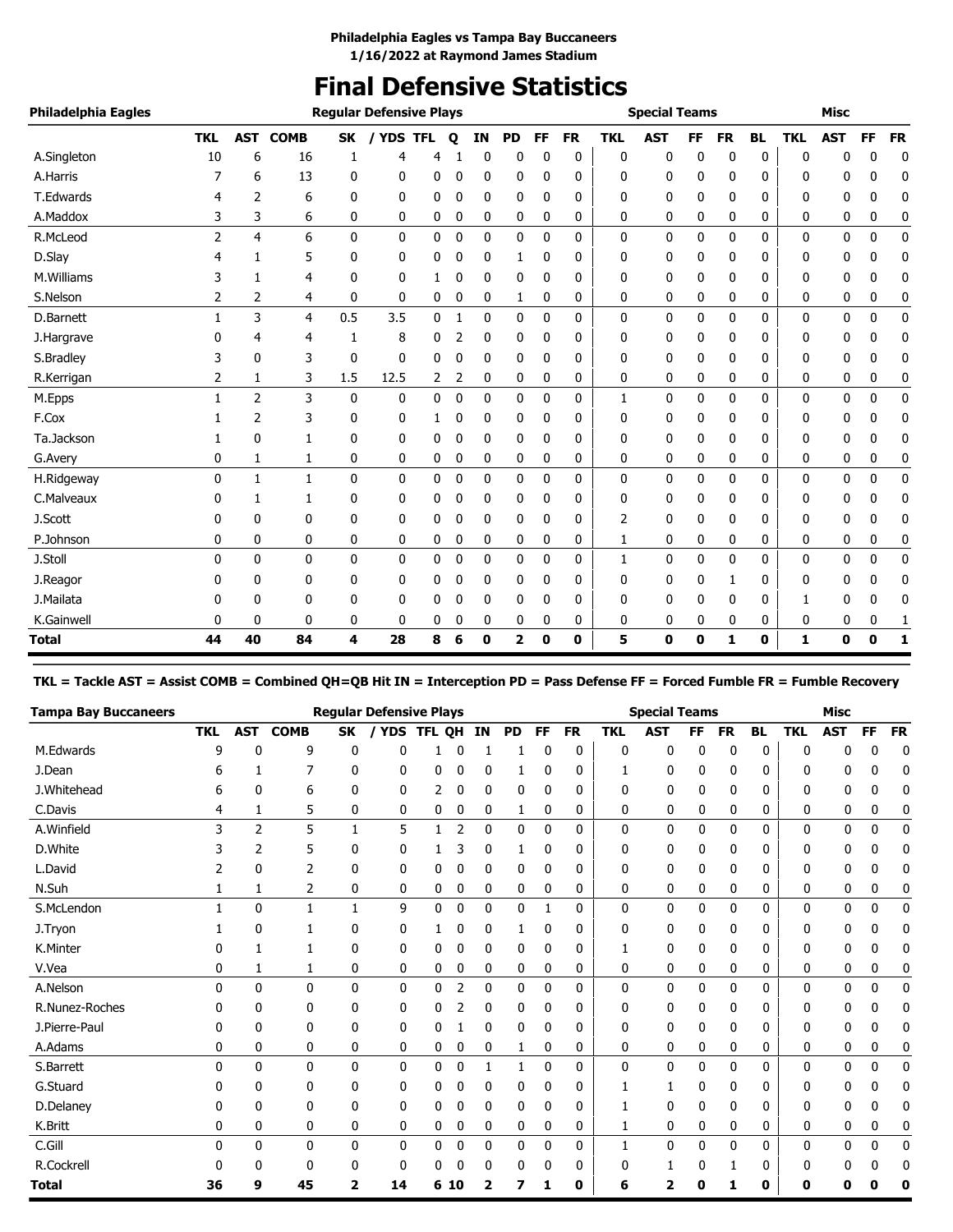**Philadelphia Eagles vs Tampa Bay Buccaneers**

**1/16/2022 at Raymond James Stadium**

# **First Half Summary**

|                   |     | PERIOD SCORES                                           |                      | TIME OF POSSESSION |                |      |
|-------------------|-----|---------------------------------------------------------|----------------------|--------------------|----------------|------|
| Eagles            |     | $0 \t 0 = 0$                                            | Eagles               | 13:13              |                |      |
| <b>Buccaneers</b> |     | $14 \cdot 3 = 17$                                       | <b>Buccaneers</b>    | 16:47              |                |      |
|                   |     |                                                         | <b>Scoring Plays</b> |                    |                |      |
| <b>Team</b>       | Otr | Time Play Description (Extra Point) (Drive Info)        |                      |                    | <b>Visitor</b> | Home |
| <b>Buccaneers</b> |     | 10:00 G.Bernard 2 yd. run (R.Succop kick) (12-75, 5:00) |                      |                    | 0              |      |
| <b>Buccaneers</b> |     | 0:25 K. Vaughn 1 yd. run (R. Succop kick) (10-70, 4:00) |                      |                    | 0              | 14   |
| <b>Buccaneers</b> |     | 9:16 R. Succop 34 yd. Field Goal (11-53, 4:52)          |                      |                    |                | 17   |

|                                            | Philadelphia Eagles | Tampa Bay Buccaneers |
|--------------------------------------------|---------------------|----------------------|
| <b>TOTAL FIRST DOWNS</b>                   | 5                   | 15                   |
| First Downs Rushing-Passing-by Penalty     | $1 - 3 - 1$         | $6 - 8 - 1$          |
| <b>THIRD DOWN EFFICIENCY</b>               | 2-7-28.6%           | 2-6-33.3%            |
| <b>TOTAL NET YARDS</b>                     | 118                 | 184                  |
| <b>Total Offensive Plays</b>               | 29                  | 41                   |
| <b>NET YARDS RUSHING</b>                   | 35                  | 49                   |
| <b>NET YARDS PASSING</b>                   | 83                  | 135                  |
| Gross Yards Passing                        | 88                  | 159                  |
| Times thrown-yards lost attempting to pass | $1 - 5$             | $3 - 24$             |
| Pass Attempts-Completions-Had Intercepted  | $19 - 11 - 1$       | $25 - 20 - 0$        |
| <b>Punts-Number and Average</b>            | $3 - 36.3$          | $3 - 47.3$           |
| <b>Penalties-Number and Yards</b>          | $3 - 35$            | $2 - 20$             |
| <b>Fumbles-Number and Lost</b>             | $0 - 0$             | $0 - 0$              |
| <b>Red Zone Efficiency</b>                 | $0 - 0 - 0%$        | $2 - 3 - 67%$        |
| <b>Average Drive Start</b>                 | <b>PHI 24</b>       | TB 28                |

|                       |            | <b>Philadelphia Eagles</b> |                |                                |            |    |                |      |              |    |                   |    |                       |                      |            |            | <b>Tampa Bay Buccaneers</b> |            |            |            |             |              |              |
|-----------------------|------------|----------------------------|----------------|--------------------------------|------------|----|----------------|------|--------------|----|-------------------|----|-----------------------|----------------------|------------|------------|-----------------------------|------------|------------|------------|-------------|--------------|--------------|
| <b>RUSHING</b>        |            |                            | <b>ATT</b>     | <b>YDS</b>                     | <b>AVG</b> |    | LG             |      | <b>TD</b>    |    | <b>RUSHING</b>    |    |                       |                      |            |            | <b>ATT</b>                  | <b>YDS</b> |            | <b>AVG</b> |             | LG           | <b>TD</b>    |
| J.Hurts               |            |                            | 5              | 32                             | 6.4        |    | 11             |      | $\mathbf{0}$ |    | K.Vaughn          |    |                       |                      |            |            | 11                          |            | 42         | 3.8        |             | 17           | $\mathbf{1}$ |
| M.Sanders             |            |                            | 4              | 3                              | 0.8        |    | 7              |      | $\mathbf{0}$ |    | G.Bernard         |    |                       |                      |            |            | 2                           |            | 7          | 3.5        |             | 5            | 1            |
| Total                 |            |                            | 9              | 35                             | 3.9        |    | 11             |      | 0            |    | Total             |    |                       |                      |            |            | 13                          | 49         |            | 3.8        |             | 17           | 2            |
| <b>PASSING</b>        | <b>ATT</b> | <b>CMP</b>                 | <b>YDS</b>     | SK/YD                          | <b>TD</b>  | LG | <b>IN</b>      |      | <b>RT</b>    |    | <b>PASSING</b>    |    |                       | <b>ATT</b>           |            | <b>CMP</b> | <b>YDS</b>                  | SK/YD      |            | TD         | LG .        | <b>IN</b>    | <b>RT</b>    |
| J.Hurts               | 19         | 11                         | 88             | 1/5                            | 0          | 35 | 1              | 47.7 |              |    | T.Brady           |    |                       | 25                   |            | 20         | 159                         | 3/24       |            | 0          | 18          | 0            | 93.2         |
| Total                 | 19         | 11                         | 88             | 1/5                            | 0          | 35 | 1              | 47.7 |              |    | Total             |    |                       | 25                   |            | 20         | 159                         | 3/24       |            | 0          | 18          | 0            | 93.2         |
| <b>PASS RECEIVING</b> |            | <b>TAR</b>                 | <b>REC</b>     | <b>YDS</b>                     | <b>AVG</b> |    | LG             |      | <b>TD</b>    |    |                   |    | <b>PASS RECEIVING</b> |                      |            | <b>TAR</b> | <b>REC</b>                  | <b>YDS</b> |            | <b>AVG</b> |             | LG           | <b>TD</b>    |
| D.Goedert             |            | 8                          | 3              | 36                             | 12.0       |    | 16             |      | 0            |    | M.Evans           |    |                       |                      |            | 7          | 6                           | 61         |            | 10.2       |             | 18           | $\mathbf{0}$ |
| <b>Q.Watkins</b>      |            | 2                          | $\overline{2}$ | 35                             | 17.5       |    | 35             |      | 0            |    | R.Gronkowski      |    |                       |                      |            | 4          | 3                           | 24         |            | 8.0        |             | 13           | 0            |
| M.Sanders             |            | 2                          | $\overline{2}$ | 7                              | 3.5        |    | 6              |      | 0            |    | G.Bernard         |    |                       |                      |            | 4          | 3                           | 11         |            | 3.7        |             | 9            | 0            |
| K.Gainwell            |            | 2                          | 2              | 3                              | 1.5        |    | 3              |      | 0            |    | T.Johnson         |    |                       |                      |            | 3          | $\overline{2}$              |            | 30         | 15.0       |             | 17           | 0            |
| D.Smith               |            | 2                          | $\mathbf{1}$   | 6                              | 6.0        |    | 6              |      | 0            |    | K.Vaughn          |    |                       |                      |            | 2          | $\overline{2}$              |            | 9          | 4.5        |             | 5            | 0            |
| <b>B.Scott</b>        |            | 1                          | $\mathbf{1}$   | 1                              | 1.0        |    | 1              |      | 0            |    | C.Brate           |    |                       |                      |            | 1          | 1                           |            | 8          | 8.0        |             | 8            | 0            |
| J.Reagor              |            | 2                          | 0              | $\mathbf{0}$                   | 0.0        |    | 0              |      | 0            |    | S.Miller          |    |                       |                      |            |            | 1                           |            | 8          | 8.0        |             | 8            | 0            |
|                       |            |                            |                |                                |            |    |                |      |              |    | <b>B.Perriman</b> |    |                       |                      |            | 2          | 1                           |            | 5          | 5.0        |             | 5            | 0            |
|                       |            |                            |                |                                |            |    |                |      |              |    | O.Howard          |    |                       |                      |            | 1          | $\mathbf{1}$                |            | 3          | 3.0        |             | 3            | 0            |
| Total                 |            | 19                         | 11             | 88                             | 8.0        |    | 35             |      | 0            |    | Total             |    |                       |                      |            | 25         | 20                          | 159        |            | 8.0        |             | 18           | 0            |
| Philadelphia Eagles   |            |                            |                | <b>Regular Defensive Plays</b> |            |    |                |      |              |    |                   |    |                       | <b>Special Teams</b> |            |            |                             |            |            |            | <b>Misc</b> |              |              |
|                       | <b>TKL</b> | <b>AST</b>                 | <b>COMB</b>    |                                | <b>SK</b>  |    | <b>YDS TFL</b> | Q    |              | ΙN | <b>PD</b>         | FF | <b>FR</b>             | <b>TKL</b>           | <b>AST</b> | FF         | <b>FR</b>                   | <b>BL</b>  | <b>TKL</b> |            | <b>AST</b>  | FF           | <b>FR</b>    |
| T.Edwards             |            | 4                          | 2              | 6                              | 0          |    | 0              | 0    | 0            | 0  | 0                 | 0  | $\mathbf{0}$          | $\mathbf{0}$         | 0          | 0          | 0                           | 0          |            | 0          | 0           | $\mathbf{0}$ | 0            |
| A.Harris              |            | 3                          | 2              | 5                              | 0          |    | 0              | 0    | 0            | 0  | 0                 | 0  | 0                     | 0                    | 0          | 0          | 0                           | 0          |            | 0          | 0           | 0            | 0            |
| A.Singleton           |            | 2                          | 3              | 5                              | 0          |    | 0              | 0    | 0            | 0  | 0                 | 0  | 0                     | 0                    | 0          | 0          | 0                           | 0          |            | 0          | 0           | 0            | 0            |
| D.Slay                |            | 3                          | 1              | 4                              | 0          |    | 0              | 0    | 0            | 0  | 1                 | 0  | 0                     | 0                    | 0          | 0          | 0                           | 0          |            | 0          | 0           | 0            | 0            |
| Total                 |            | 12                         | 8              | 20                             | $\bf{0}$   |    | 0              | 0    | 0            | 0  | 1                 | 0  | 0                     | 0                    | $\bf{0}$   | 0          | 0                           | 0          |            | 0          | 0           | 0            | $\mathbf 0$  |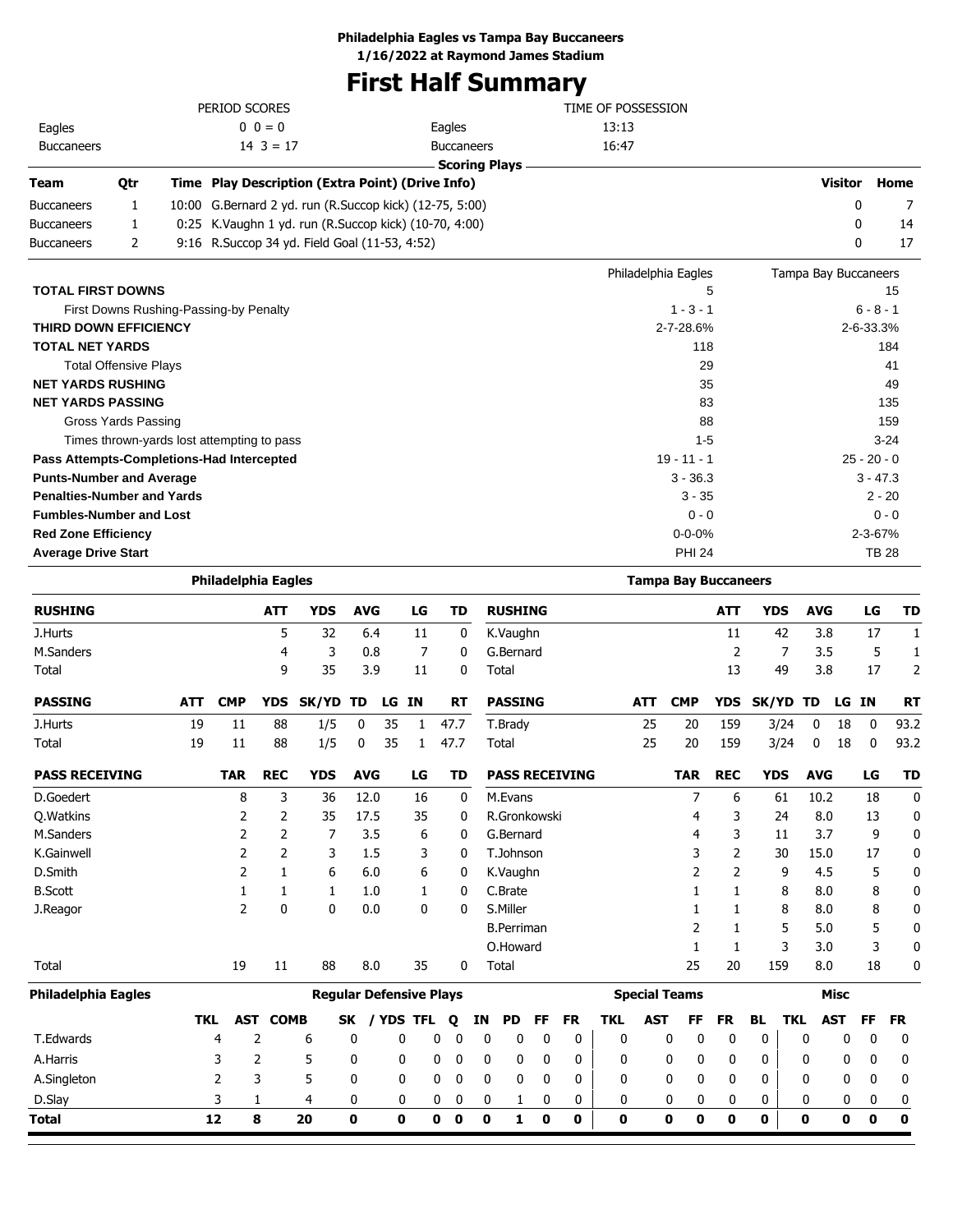# **First Half Summary**

| <b>Tampa Bay Buccaneers</b> |     |            |             | <b>Regular Defensive Plays</b> |            |        |    |     |     |           |     | <b>Special Teams</b> |    |           |    |     | Misc |     |              |
|-----------------------------|-----|------------|-------------|--------------------------------|------------|--------|----|-----|-----|-----------|-----|----------------------|----|-----------|----|-----|------|-----|--------------|
|                             | TKL | <b>AST</b> | <b>COMB</b> | SΚ                             | <b>YDS</b> | TFL QH | IN | PD. | FF. | <b>FR</b> | TKL | AST                  | FF | <b>FR</b> | BL | TKL | AST  | -FF | <b>FR</b>    |
| J.Dean                      |     |            |             |                                |            |        |    |     |     |           |     |                      |    |           |    |     |      |     | $\mathbf{0}$ |
| J.Whitehead                 |     |            |             |                                |            |        |    |     |     | 0         |     |                      |    |           | 0  |     |      |     | 0            |
| D.White                     |     |            |             |                                |            |        |    |     |     |           |     |                      |    |           | 0  |     |      |     | $\mathbf{0}$ |
| A.Winfield                  |     |            |             |                                |            |        |    |     |     | 0         | 0   | 0                    |    |           | 0  |     |      |     | 0            |
| Total                       | 15  |            | 18          |                                | 5          | 4      |    |     | 0   | 0         |     |                      | 0  |           | 0  | 0   |      |     | 0            |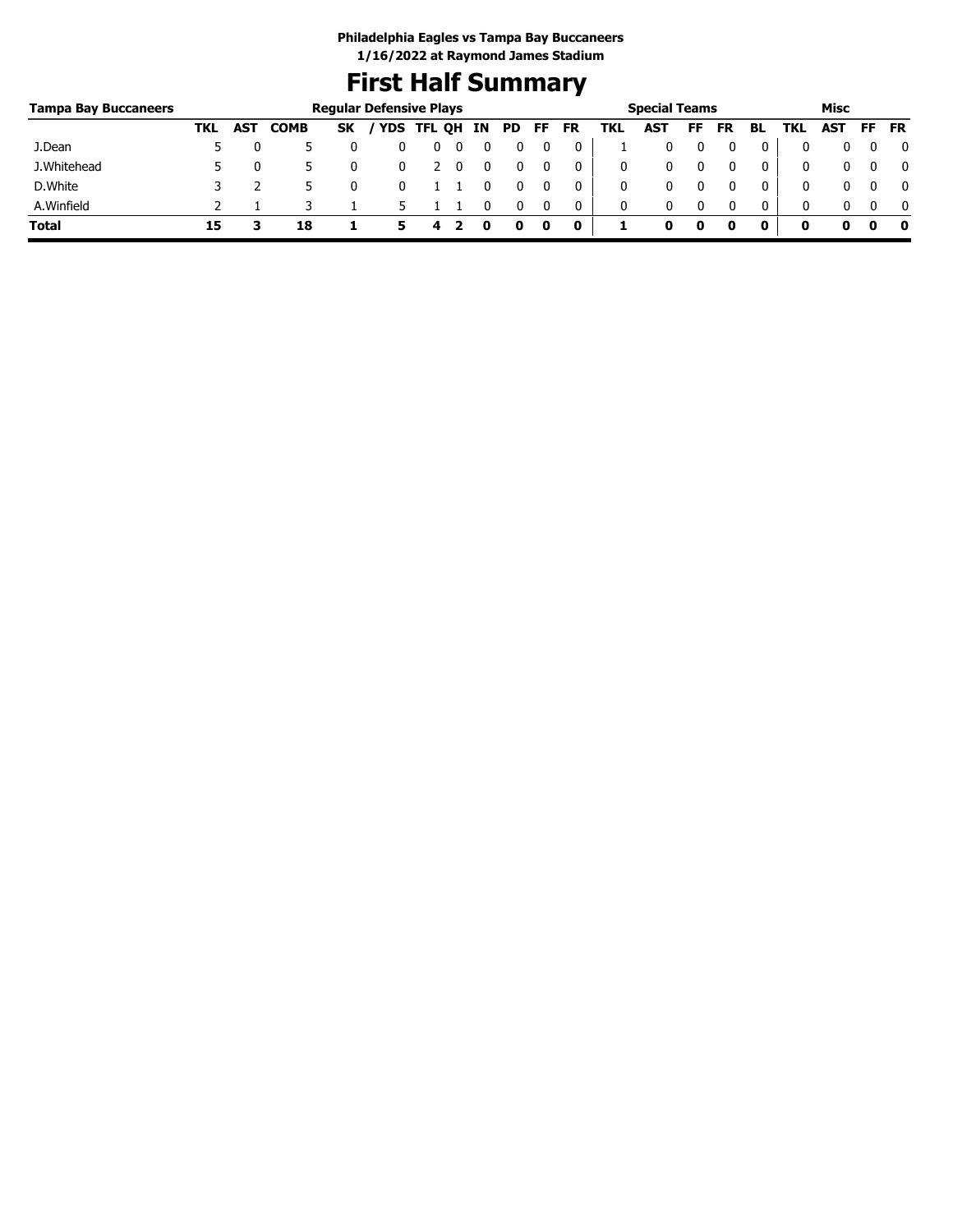|                                      | Philadelphia Eagles vs Tampa Bay Buccaneers at Raymond James Stadium                                                    |                |
|--------------------------------------|-------------------------------------------------------------------------------------------------------------------------|----------------|
| <b>Play By Play</b>                  | <b>First Quarter</b>                                                                                                    | 1/16/2022      |
|                                      | PHI wins the coin toss and elects to defer. TB elects to Receive, and PHI elects to defend the north goal.              |                |
|                                      | J.Elliott kicks 65 yards from PHI 35 to end zone, Touchback.                                                            |                |
| <b>Tampa Bay Buccaneers at 15:00</b> |                                                                                                                         |                |
| $1-10-TB$ 25                         | (15:00) K. Vaughn up the middle to TB 42 for 17 yards (A. Singleton; A. Harris).                                        | R1             |
| $1-10-TB$ 42                         | (14:32) (No Huddle, Shotgun) T.Brady pass incomplete short left to G.Bernard.                                           |                |
| 2-10-TB 42                           | (14:28) (No Huddle, Shotgun) T.Brady pass incomplete short right to B.Perriman.                                         |                |
|                                      | PENALTY on PHI-D.Barnett, Roughing the Passer, 15 yards, enforced at TB 42 - No Play.                                   | X <sub>2</sub> |
| 1-10-PHI 43                          | (14:24) (Shotgun) K.Vaughn left guard to PHI 40 for 3 yards (J.Hargrave; A.Singleton).                                  |                |
| 2-7-PHI 40                           | (14:00) (No Huddle, Shotgun) T.Brady pass incomplete short right to B.Perriman. TB-T.Wirfs was injured during the play. |                |
| 3-7-PHI 40                           | (13:56) (Shotgun) T.Brady pass short right to M.Evans to PHI 32 for 8 yards (T.Edwards).                                | P <sub>3</sub> |
| 1-10-PHI 32                          | (13:28) (No Huddle, Shotgun) T.Brady pass short left to M.Evans to PHI 30 for 2 yards (A.Maddox).                       |                |
| 2-8-PHI 30                           | (13:06) (No Huddle, Shotgun) T.Brady pass short middle to G.Bernard to PHI 24 for 6 yards (A.Singleton).                |                |
| 3-2-PHI 24                           | (12:46) (No Huddle, Shotgun) T.Brady pass short left to G.Bernard pushed ob at PHI 15 for 9 yards (D.Slay).             | P <sub>4</sub> |
| 1-10-PHI 15                          | (12:09) (Shotgun) T.Brady pass short middle to O.Howard to PHI 12 for 3 yards (T.Edwards).                              |                |
| 2-7-PHI 12                           | (11:33) (Shotgun) T.Brady pass short left to C.Brate to PHI 4 for 8 yards (A.Harris).                                   | P <sub>5</sub> |
| <u>1-4-PHI 4</u>                     | (10:49) K. Vaughn right guard to PHI 2 for 2 yards (M. Williams; G. Avery).                                             |                |
| $2-2-PHI2$                           | (10:05) G.Bernard right guard for 2 yards, TOUCHDOWN.                                                                   | R6             |
|                                      | R.Succop extra point is GOOD, Center-Z.Triner, Holder-B.Pinion.                                                         |                |
|                                      | PHI 0 TB 7, 12 plays, 75 yards, 1 penalty, 5:00 drive, 5:00 elapsed                                                     |                |
|                                      | B.Pinion kicks 65 yards from TB 35 to end zone, Touchback.                                                              |                |
| Philadelphia Eagles at 10:00         |                                                                                                                         |                |
| 1-10-PHI 25                          | (10:00) M.Sanders right end to PHI 32 for 7 yards (M.Edwards).                                                          |                |
| 2-3-PHI 32                           | (9.21) (Shotgun) J. Hurts pass short left to B. Scott to PHI 33 for 1 yard (D. White).                                  |                |
| 3-2-PHI 33                           | (8:40) (Shotgun) J.Hurts left end to PHI 30 for -3 yards (J.Whitehead, D.White).                                        |                |
| 4-5-PHI 30                           | (8:07) A.Siposs punts 27 yards to TB 43, Center-R.Lovato, out of bounds.                                                |                |
| <b>Tampa Bay Buccaneers at 8:00</b>  |                                                                                                                         |                |
| $1-10-TB$ 43                         | (8:00) (Shotgun) K. Vaughn left guard to TB 45 for 2 yards (A. Singleton; D. Barnett).                                  |                |
| 2-8-TB 45                            | (7:36) (No Huddle, Shotgun) T.Brady pass short right to B.Perriman to 50 for 5 yards (T.Edwards).                       |                |
| $3 - 3 - 50$                         | (7:09) (No Huddle, Shotgun) T.Brady pass incomplete short middle to T.Johnson.                                          |                |
| $4 - 3 - 50$                         | (7:06) B.Pinion punts 31 yards to PHI 19, Center-Z.Triner, fair catch by J.Reagor.                                      |                |
| Philadelphia Eagles at 6:59          |                                                                                                                         |                |
| 1-10-PHI 19                          | (6:59) (Shotgun) J. Hurts right end to PHI 28 for 9 yards (J. Whitehead).                                               |                |
| 2-1-PHI 28                           | $(6:11)$ J. Hurts pass incomplete short left.                                                                           |                |
|                                      | PENALTY on TB-J.Pierre-Paul, Defensive Offside, 5 yards, enforced at PHI 28 - No Play.                                  | X1             |
| 1-10-PHI 33                          | (6:06) (Shotgun) M.Sanders right end to PHI 28 for -5 yards (J.Whitehead).                                              |                |
| 2-15-PHI 28                          | (5:23) (Shotgun) J.Hurts pass short right to M.Sanders pushed ob at PHI 34 for 6 yards (C.Davis).                       |                |
| 3-9-PHI 34                           | (4:41) (Shotgun) J.Hurts pass incomplete short left to J.Reagor (J.Tryon).                                              |                |
| 4-9-PHI 34                           | (4:34) A.Siposs punts 36 yards to TB 30, Center-R.Lovato. J.Darden to TB 30 for no gain (J.Scott).                      |                |
| <b>Tampa Bay Buccaneers at 4:25</b>  |                                                                                                                         |                |
| 1-10-TB 30                           | (4:25) K. Vaughn left guard to TB 32 for 2 yards (M. Williams).                                                         |                |
| 2-8-TB 32                            | (4:01) (No Huddle, Shotgun) T.Brady pass short middle to R.Gronkowski to TB 45 for 13 yards (A.Harris).                 | P7             |
| $1-10-TB$ 45                         | (3:34) (No Huddle, Shotgun) T.Brady pass short middle to R.Gronkowski to PHI 47 for 8 yards (R.McLeod).                 |                |
| 2-2-PHI 47                           | (3:08) (No Huddle, Shotgun) T.Brady pass short right to T.Johnson to PHI 30 for 17 yards (R.McLeod, S.Nelson).          | P8             |
| 1-10-PHI 30                          | (2:36) (No Huddle, Shotgun) T.Brady pass incomplete deep middle to R.Gronkowski.                                        |                |
| 2-10-PHI 30                          | (2:32) (Shotgun) T.Brady pass short right to M.Evans pushed ob at PHI 14 for 16 yards (A.Maddox; T.Edwards).            | P <sub>9</sub> |

1-10-PHI 14 (1:51) (No Huddle, Shotgun) T.Brady pass short left to M.Evans to PHI 6 for 8 yards (A.Maddox, D.Slay).

2-2-PHI 6 (1:27) (No Huddle) K.Vaughn up the middle to PHI 3 for 3 yards (F.Cox; H.Ridgeway). R10

*Penalty on PHI, Defensive Too Many Men on Field, declined.*

*Penalty on PHI-M.Williams, Defensive Offside, declined.*

1-3-PHI 3 (1:10) (Shotgun) A.Stinnie reported in as eligible. K.Vaughn up the middle to PHI 1 for 2 yards (A.Harris, T.Edwards).

2-1-PHI 1 (:28) A.Stinnie reported in as eligible. K.Vaughn left guard for 1 yard, TOUCHDOWN. TB-R.Jensen was injured during the play. His R11 **return is Questionable.**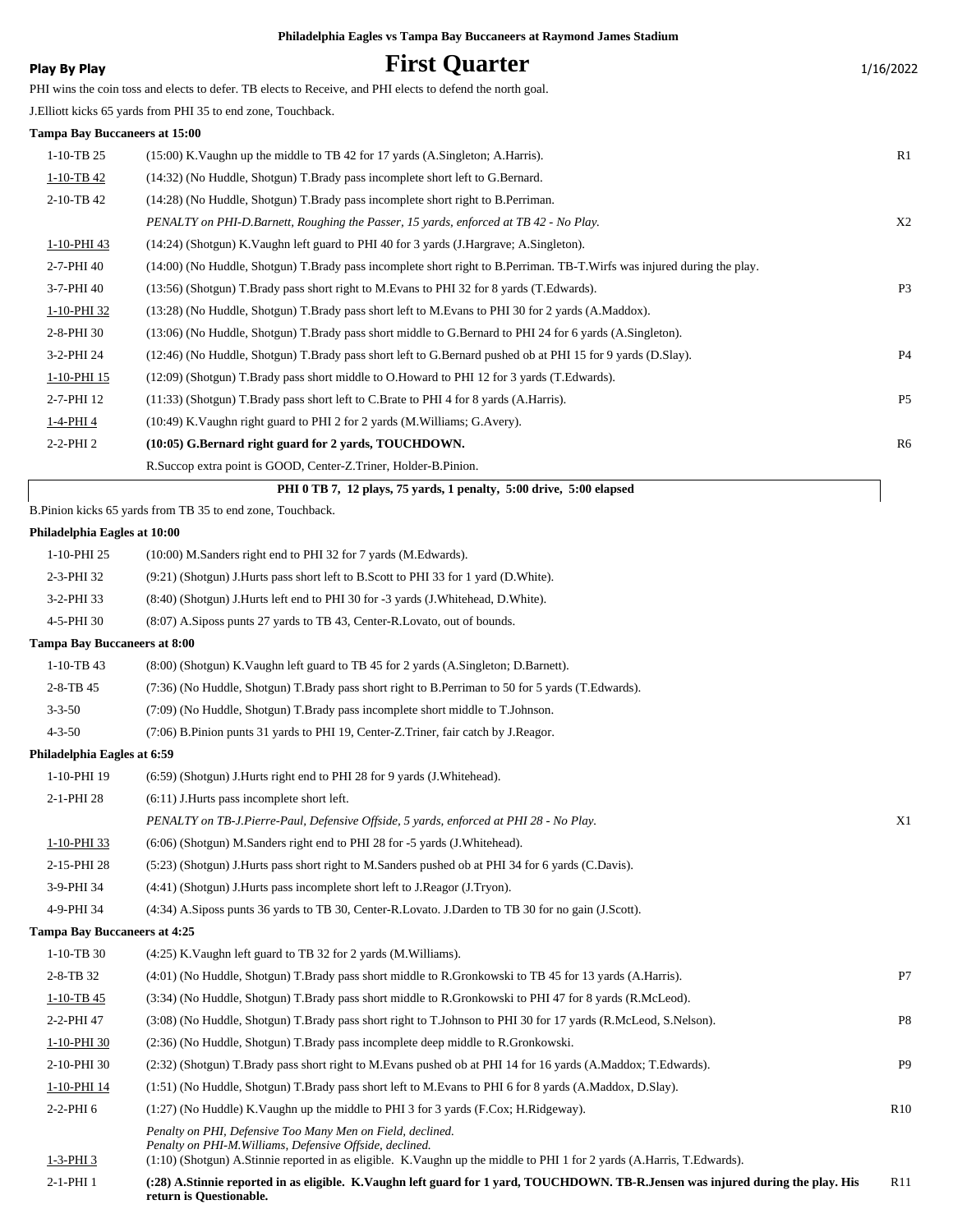R.Succop extra point is GOOD, Center-Z.Triner, Holder-B.Pinion.

### **PHI 0 TB 14, 10 plays, 70 yards, 4:00 drive, 14:35 elapsed**

B.Pinion kicks 55 yards from TB 35 to PHI 10. K.Gainwell to PHI 27 for 17 yards (J.Dean).

## **Philadelphia Eagles at 0:25, (1st play from scrimmage 0:20)**

1-10-PHI 27 (:20) M.Sanders left tackle to PHI 29 for 2 yards (N.Suh; V.Vea).

| <b>END OF OUARTER</b>       |       | <b>First Downs</b><br>Time |   |              |              |              | <b>Efficiencies</b> |        |  |
|-----------------------------|-------|----------------------------|---|--------------|--------------|--------------|---------------------|--------|--|
|                             | Score | Poss                       | R |              | P X          | $\mathbf{T}$ | 3 Down              | 4 Down |  |
| Philadelphia Eagles         |       | 4:59                       | 0 | $\mathbf{0}$ | $\mathbf{1}$ |              | 0/2                 | 0/0    |  |
| <b>Tampa Bay Buccaneers</b> | 14    | 10:01                      | 4 | 6            |              |              | 2/3                 | 0/0    |  |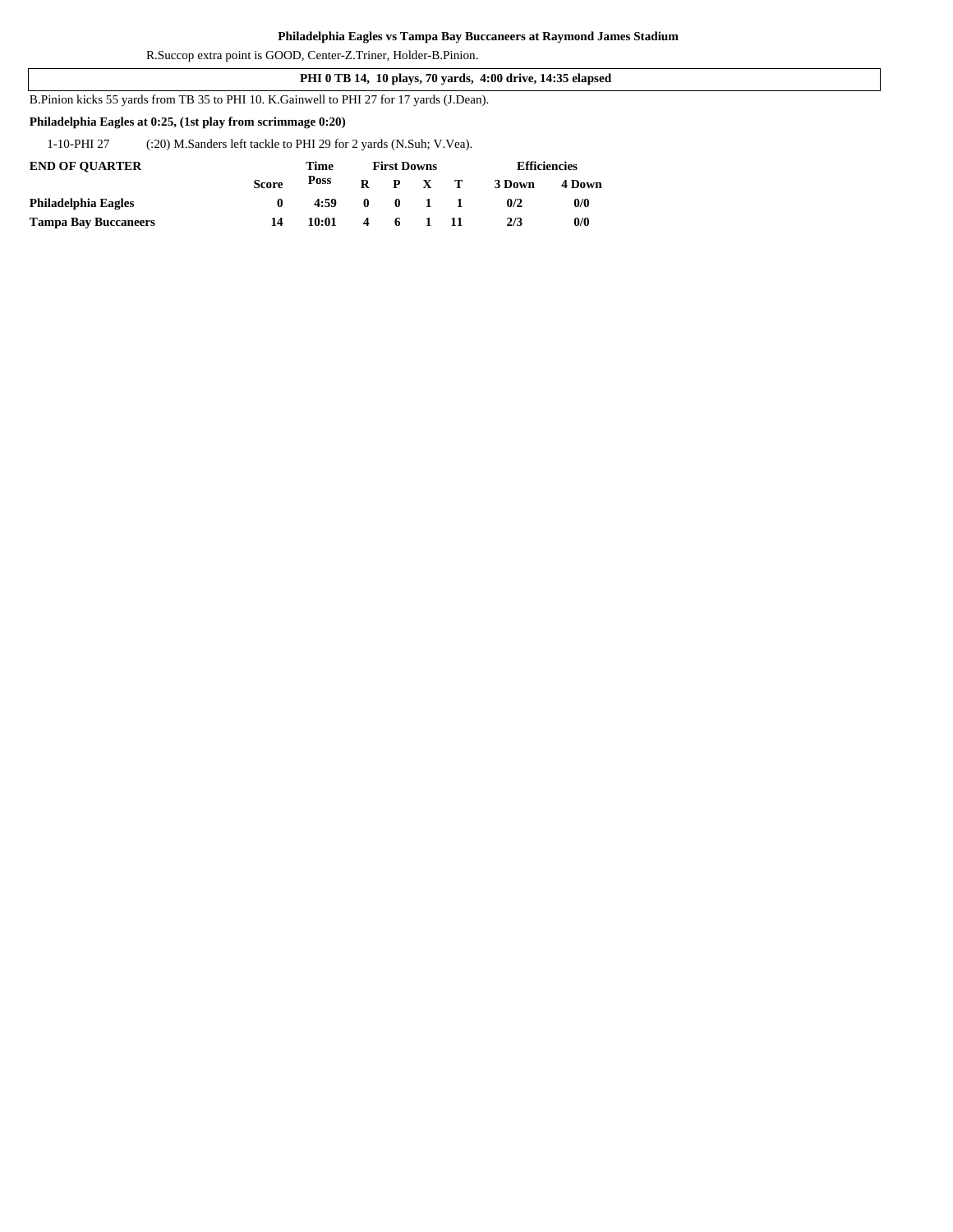| <b>Second Quarter</b><br><b>Play By Play</b>                                                                                                                                     | 1/16/2022       |
|----------------------------------------------------------------------------------------------------------------------------------------------------------------------------------|-----------------|
| Philadelphia Eagles continued.                                                                                                                                                   |                 |
| 2-8-PHI 29<br>(15:00) (Shotgun) J. Hurts pass incomplete deep left to D. Goedert.                                                                                                |                 |
| 3-8-PHI 29<br>(14:56) (Shotgun) J.Hurts sacked at PHI 24 for -5 yards (A.Winfield).                                                                                              |                 |
| 4-13-PHI 24<br>(14:20) A.Siposs punts 46 yards to TB 30, Center-R.Lovato. J.Darden to TB 31 for 1 yard (P.Johnson).                                                              |                 |
| <b>Tampa Bay Buccaneers at 14:08</b>                                                                                                                                             |                 |
| 1-10-TB 31<br>(14:08) T.Brady pass short right to M.Evans pushed ob at TB 49 for 18 yards (D.Slay).                                                                              | P <sub>12</sub> |
| 1-10-TB 49<br>(13:39) (No Huddle, Shotgun) T.Brady pass short right to M.Evans to PHI 42 for 9 yards (D.Slay).                                                                   |                 |
| 2-1-PHI 42<br>(13:14) (No Huddle, Shotgun) K. Vaughn up the middle to PHI 37 for 5 yards (Ta. Jackson).                                                                          | R13             |
| 1-10-PHI 37<br>(12:49) (No Huddle, Shotgun) T.Brady pass short left to S.Miller to PHI 29 for 8 yards (S.Nelson).                                                                |                 |
| 2-2-PHI 29<br>(12:19) (No Huddle, Shotgun) K. Vaughn right tackle to PHI 23 for 6 yards (M. Epps).                                                                               | R14             |
| 1-10-PHI 23<br>(11:45) (No Huddle, Shotgun) T.Brady pass short left to K.Vaughn to PHI 18 for 5 yards (T.Edwards).                                                               |                 |
| 2-5-PHI 18<br>(11:21) (No Huddle, Shotgun) T.Brady pass short middle to T.Johnson to PHI 5 for 13 yards (M.Epps; A.Maddox).                                                      | P <sub>15</sub> |
| $1 - 5 - PHI_5$<br>(10:46) (No Huddle, Shotgun) T.Brady pass incomplete short left to M.Evans (D.Slay).                                                                          |                 |
| $2-5-PHI5$<br>(10:43) (Shotgun) T.Brady pass short middle to G.Bernard to PHI 9 for -4 yards (R.Kerrigan).                                                                       |                 |
| 3-9-PHI9<br>(10:05) (Shotgun) T.Brady sacked at PHI 16 for -7 yards (sack split by D.Barnett and J.Hargrave).                                                                    |                 |
| 4-16-PHI 16<br>(9:20) R.Succop 34 yard field goal is GOOD, Center-Z.Triner, Holder-B.Pinion.                                                                                     |                 |
| PHI 0 TB 17, 11 plays, 53 yards, 4:52 drive, 5:44 elapsed                                                                                                                        |                 |
| B.Pinion kicks 64 yards from TB 35 to PHI 1. K.Gainwell to PHI 17 for 16 yards (G.Stuard; R.Cockrell). PHI-P.Johnson was injured during the play. His return is<br>Ouestionable. |                 |
| Philadelphia Eagles at 9:16, (1st play from scrimmage 9:12)                                                                                                                      |                 |
| 1-10-PHI 17<br>$(9.12)$ (Shotgun) J. Hurts right end ran ob at PHI 28 for 11 yards (A. Winfield).                                                                                | R <sub>2</sub>  |
| (8:35) (Shotgun) J.Hurts pass short left to Q.Watkins to PHI 28 for no gain (J.Dean).<br>1-10-PHI 28                                                                             |                 |
| 2-10-PHI 28<br>(7.55) (Shotgun) J.Hurts pass short right to K.Gainwell to PHI 31 for 3 yards (C.Davis).                                                                          |                 |
| 3-7-PHI 31<br>(7:12) (Shotgun) J.Hurts pass short middle to D.Goedert to PHI 47 for 16 yards (D.White).                                                                          | P <sub>3</sub>  |
| (6:42) (No Huddle, Shotgun) J.Hurts left end ran ob at TB 47 for 6 yards (J.Dean).<br>1-10-PHI 47                                                                                |                 |
| 2-4-TB 47<br>$(6.19)$ (No Huddle, Shotgun) J. Hurts pass incomplete short right to D. Goedert.                                                                                   |                 |
| 3-4-TB 47<br>$(6:15)$ (Shotgun) J. Hurts pass incomplete deep left to D. Goedert.                                                                                                |                 |
| Timeout #1 by TB at 06:09.                                                                                                                                                       |                 |
| 4-4-TB 47<br>(6:09) (Shotgun) J.Hurts pass short left to D.Goedert to TB 37 for 10 yards (L.David).                                                                              | P4              |
| (5:32) (No Huddle, Shotgun) J.Hurts pass incomplete short left to D.Goedert [A.Nelson].<br>$1-10-TB$ 37                                                                          |                 |
| 2-10-TB 37<br>(5:26) (Shotgun) M.Sanders right end to TB 38 for -1 yards (D.White).                                                                                              |                 |
| 3-11-TB 38<br>(4:40) (Shotgun) J.Hurts pass short left to M.Sanders to TB 37 for 1 yard (A.Winfield; D.White).                                                                   |                 |
| 4-10-TB 37<br>(3:55) (Shotgun) J.Hurts pass incomplete short right to J.Reagor (C.Davis).                                                                                        |                 |
| PENALTY on TB-C.Davis, Unsportsmanlike Conduct, 15 yards, enforced between downs.                                                                                                |                 |
| <b>Tampa Bay Buccaneers at 3:49</b>                                                                                                                                              |                 |
| $1-10-TB$ 22<br>(3:49) (Shotgun) K. Vaughn left guard to TB 21 for -1 yards (F.Cox, A. Harris).                                                                                  |                 |
| 2-11-TB 21<br>$(3.17)$ (Shotgun) T.Brady pass short left to K.Vaughn to TB 25 for 4 yards (A.Singleton).                                                                         |                 |
| 3-7-TB 25<br>(2:36) (Shotgun) T.Brady sacked at TB 16 for -9 yards (sack split by R.Kerrigan and J.Hargrave).                                                                    |                 |
| Timeout #1 by PHI at 02:31.                                                                                                                                                      |                 |
| 4-16-TB 16<br>(2:31) B.Pinion punts 50 yards to PHI 34, Center-Z.Triner. J.Reagor ran ob at PHI 39 for 5 yards (G.Stuard).                                                       |                 |
| Philadelphia Eagles at 2:23                                                                                                                                                      |                 |
| 1-10-PHI 39<br>(2:23) (Shotgun) J.Hurts pass short left to D.Goedert pushed ob at TB 29 for 32 yards (J.Dean).                                                                   |                 |
| PENALTY on PHI-J.Kelce, Offensive Holding, 10 yards, enforced at PHI 49.                                                                                                         |                 |
| Two-Minute Warning                                                                                                                                                               |                 |
| 1-10-PHI 39<br>(2:00) (Shotgun) J.Hurts pass short right to D.Smith to PHI 48 for 9 yards (D.White; A.Winfield).                                                                 |                 |
| PENALTY on PHI-Q. Watkins, Offensive Pass Interference, 10 yards, enforced at PHI 39 - No Play.                                                                                  |                 |
| 1-20-PHI 29<br>(1:54) (Shotgun) J.Hurts pass incomplete deep left to D.Goedert.                                                                                                  |                 |
| 2-20-PHI 29<br>(1:48) (Shotgun) J. Hurts left end pushed ob at PHI 38 for 9 yards (J. Whitehead).                                                                                |                 |
| 3-11-PHI 38<br>(1:43) (Shotgun) J.Hurts pass deep left to Q.Watkins to TB 27 for 35 yards (J.Whitehead) [J.Pierre-Paul].                                                         | <b>P5</b>       |
| 1-10-TB 27<br>(1:13) (No Huddle, Shotgun) J.Hurts pass short left to D.Smith to TB 21 for 6 yards (J.Dean).                                                                      |                 |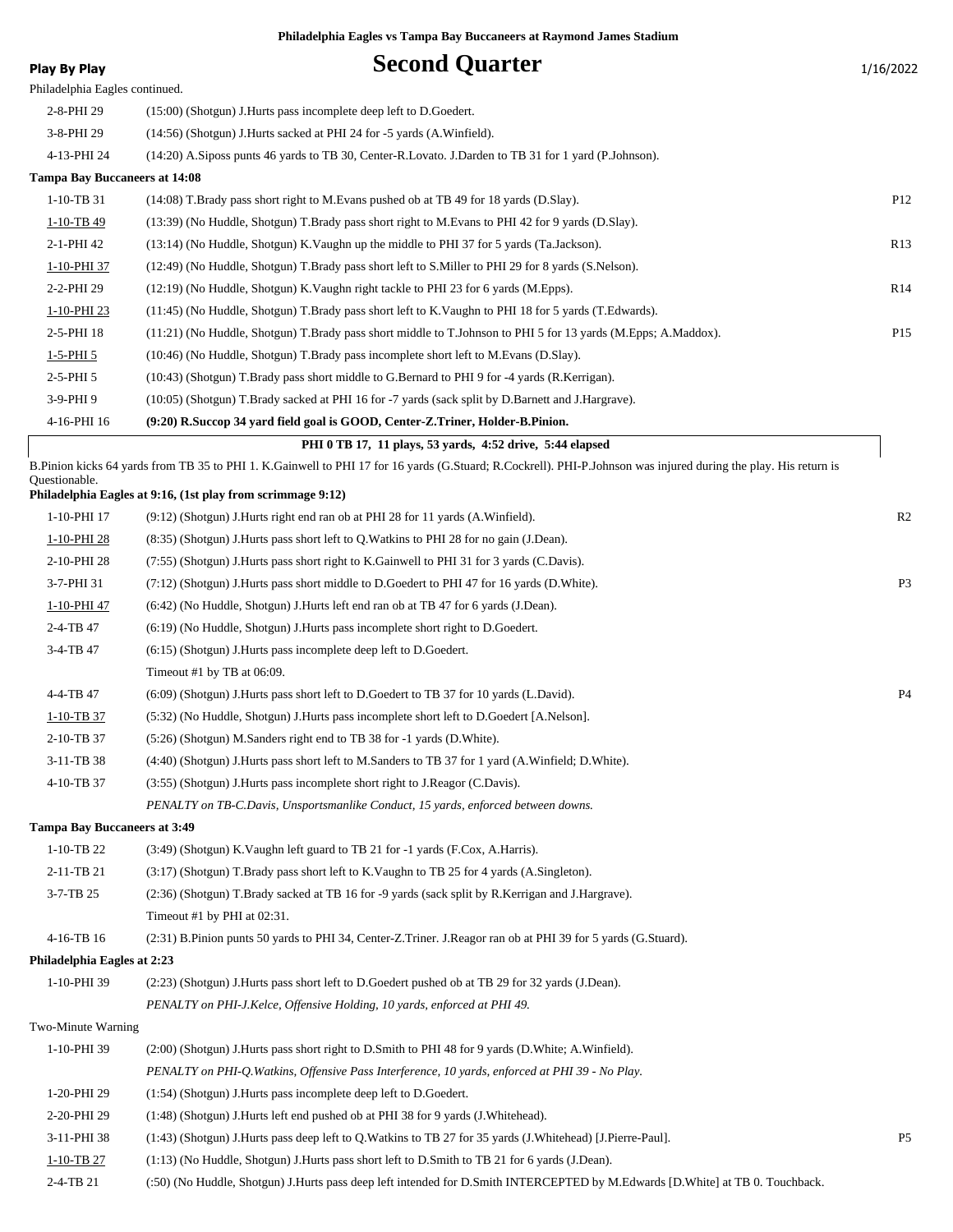| <b>Tampa Bay Buccaneers at 0:43</b> |                                                                                                     |
|-------------------------------------|-----------------------------------------------------------------------------------------------------|
| $1-10-TR$ 20                        | (:43) (Shotgun) G.Bernard up the middle to TB 25 for 5 yards (D.Barnett, R.McLeod).                 |
|                                     | Timeout $#2$ by TB at 00:37.                                                                        |
| $2-5-TB$ 25                         | (:37) (Shotgun) T.Brady pass short right to R.Gronkowski pushed ob at TB 28 for 3 yards (S.Nelson). |
| $3-2-TB$ 28                         | (:31) (Shotgun) T.Brady sacked at TB 20 for -8 yards (R.Kerrigan).                                  |
|                                     | Timeout #2 by PHI at 00:27.                                                                         |
| 4-10-TB 20                          | (:27) B.Pinion punts 61 yards to PHI 19, Center-Z.Triner, downed by TB-K.Britt.                     |

## **Philadelphia Eagles at 0:15**

1-10-PHI 19 (:15) (Shotgun) J.Hurts pass short left to K.Gainwell to PHI 19 for no gain (J.Dean).

| <b>END OF OUARTER</b>       |              | Time |              |                         | <b>First Downs</b> |                  | <b>Efficiencies</b> |        |
|-----------------------------|--------------|------|--------------|-------------------------|--------------------|------------------|---------------------|--------|
|                             | <b>Score</b> | Poss | R            |                         | P X                | $\mathbf{T}$     | 3 Down              | 4 Down |
| Philadelphia Eagles         |              | 8:14 | $\mathbf{1}$ | $\overline{\mathbf{3}}$ | $\mathbf{0}$       | $\boldsymbol{A}$ | 2/5                 | 1/2    |
| <b>Tampa Bay Buccaneers</b> | 17           | 6:46 |              | $2 \quad 2$             | $\mathbf{0}$       |                  | 0/3                 | 0/0    |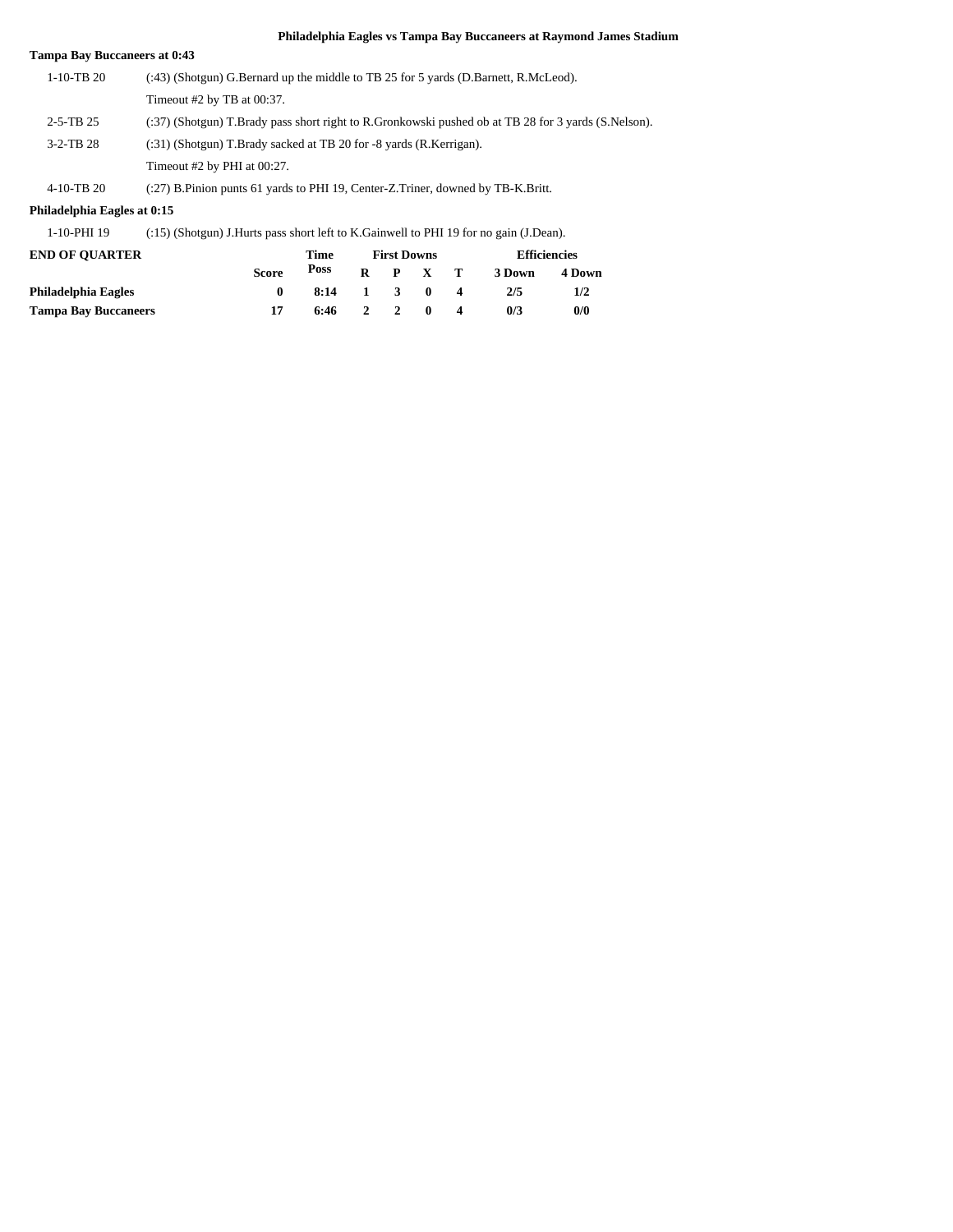## **Play By Play Play Play Play Play By Play Play By Play 1/16/2022**

PHI elects to Receive, and TB elects to defend the South goal.

B.Pinion kicks 65 yards from TB 35 to end zone, Touchback.

| Philadelphia Eagles at 15:00         |                                                                                                                                                 |                |
|--------------------------------------|-------------------------------------------------------------------------------------------------------------------------------------------------|----------------|
| 1-10-PHI 25                          | (15:00) (Shotgun) M.Sanders right tackle to PHI 27 for 2 yards (N.Suh).                                                                         |                |
| 2-8-PHI 27                           | (14:19) (Shotgun) J. Hurts scrambles up the middle to PHI 36 for 9 yards (L. David).                                                            |                |
|                                      | PENALTY on PHI-J.Kelce, Offensive Holding, 10 yards, enforced at PHI 27 - No Play.                                                              |                |
| 2-18-PHI 17                          | (13:52) (Shotgun) J.Hurts pass short middle to K.Gainwell to PHI 27 for 10 yards (J.Whitehead).                                                 |                |
| 3-8-PHI 27                           | (13:08) (Shotgun) J.Hurts pass deep left to D.Goedert to TB 45 for 28 yards (M.Edwards) [D.White].                                              | P <sub>6</sub> |
| $1-10-TB$ 45                         | (12:28) (No Huddle, Shotgun) J.Hurts pass incomplete deep middle to Q.Watkins [R.Nunez-Roches].                                                 |                |
| 2-10-TB 45                           | (12:22) (Shotgun) J. Hurts pass incomplete short left to D. Goedert.                                                                            |                |
| 3-10-TB 45                           | (12:18) (Shotgun) J.Hurts pass incomplete short left to D.Smith (A.Adams).                                                                      |                |
| 4-10-TB 45                           | (12:13) A.Siposs punts 36 yards to TB 9, Center-R.Lovato, fair catch by J.Darden.                                                               |                |
| <b>Tampa Bay Buccaneers at 12:07</b> |                                                                                                                                                 |                |
| $1-10-TB9$                           | (12:07) K. Vaughn right tackle to TB 16 for 7 yards (R. McLeod; A. Harris).                                                                     |                |
| 2-3-TB 16                            | (11:32) K. Vaughn up the middle to TB 14 for -2 yards (A. Singleton, A. Harris).                                                                |                |
| 3-5-TB 14                            | (10:50) (Shotgun) T.Brady pass incomplete short left to B.Perriman (S.Nelson).                                                                  |                |
| 4-5-TB 14                            | (10:46) B.Pinion punts 39 yards to PHI 47, Center-Z.Triner. J.Reagor MUFFS catch, RECOVERED by TB-R.Cockrell at PHI 48.                         |                |
| Tampa Bay Buccaneers at 10:35        |                                                                                                                                                 |                |
| 1-10-PHI 48                          | (10:35) T.Brady pass short left to G.Bernard to PHI 26 for 22 yards (M.Epps; A.Harris).                                                         | P16            |
|                                      | Timeout #1 by TB at 09:46.                                                                                                                      |                |
| 1-10-PHI 26                          | (9:46) A.Stinnie reported in as eligible. G.Bernard right guard to PHI 24 for 2 yards (A.Singleton; D.Barnett).                                 |                |
| 2-8-PHI 24                           | (9:06) (Shotgun) T.Brady pass short middle to C.Brate to PHI 19 for 5 yards (A.Singleton).                                                      |                |
| 3-3-PHI 19                           | (8.24) (Shotgun) T.Brady pass deep left to M.Evans to PHI 2 for 17 yards (A.Maddox).                                                            | P17            |
| $1-2$ -PHI 2                         | (7:42) A.Stinnie reported in as eligible. T.Brady pass short middle to R.Gronkowski for 2 yards, TOUCHDOWN.                                     | P18            |
|                                      | R. Succop extra point is GOOD, Center-Z. Triner, Holder-B. Pinion.                                                                              |                |
|                                      | PHI 0 TB 24, 5 plays, 48 yards, 2:57 drive, 7:22 elapsed                                                                                        |                |
|                                      | B.Pinion kicks 65 yards from TB 35 to end zone, Touchback.                                                                                      |                |
| Philadelphia Eagles at 7:38          |                                                                                                                                                 |                |
| 1-10-PHI 25                          | (7:38) (Shotgun) M.Sanders left end to PHI 39 for 14 yards (M.Edwards).                                                                         | R7             |
| 1-10-PHI 39                          | (6:59) (Shotgun) J.Hurts pass short right to J.Reagor to PHI 41 for 2 yards (C.Davis; A.Winfield).                                              |                |
| 2-8-PHI 41                           | (6.23) (Shotgun) J.Hurts pass short right to M.Sanders ran ob at PHI 46 for 5 yards (C.Davis).                                                  |                |
| 3-3-PHI 46                           | (5:44) (Shotgun) J.Hurts pass incomplete short middle to Q.Watkins (J.Dean).                                                                    |                |
| 4-3-PHI 46                           | (5:39) (Shotgun) J.Hurts pass short right intended for D.Smith INTERCEPTED by S.Barrett at TB 47. S.Barrett to PHI 36 for 17 yards (J.Mailata). |                |
| <b>Tampa Bay Buccaneers at 5:25</b>  |                                                                                                                                                 |                |
| 1-10-PHI 36                          | (5:25) T.Brady pass deep left to M.Evans for 36 yards, TOUCHDOWN.                                                                               | P19            |
|                                      | R. Succop extra point is GOOD, Center-Z. Triner, Holder-B. Pinion.                                                                              |                |
|                                      | PHI 0 TB 31, 1 plays, 36 yards, 0:07 drive, 9:42 elapsed                                                                                        |                |
|                                      | B.Pinion kicks 61 yards from TB 35 to PHI 4. K.Gainwell to PHI 28 for 24 yards (K.Minter).                                                      |                |
|                                      | Philadelphia Eagles at 5:18, (1st play from scrimmage 5:12)                                                                                     |                |
| 1-10-PHI 28                          | $(5:12)$ (Shotgun) J. Hurts right end to PHI 24 for -4 yards (J. Tryon).                                                                        |                |
| 2-14-PHI 24                          | (4:33) (No Huddle, Shotgun) J. Hurts pass incomplete short left to D. Smith.                                                                    |                |
| 3-14-PHI 24                          | (4:30) (Shotgun) J.Hurts pass short right to J.Howard pushed ob at PHI 31 for 7 yards (C.Davis).                                                |                |
| 4-7-PHI 31                           | (4:01) A.Siposs punts 58 yards to TB 11, Center-R.Lovato. J.Darden to TB 19 for 8 yards (J.Scott).                                              |                |
| <b>Tampa Bay Buccaneers at 3:50</b>  |                                                                                                                                                 |                |
| 1-10-TB 19                           | (3.50) (Shotgun) G.Bernard right end pushed ob at TB 27 for 8 yards (A.Singleton).                                                              |                |
| 2-2-TB 27                            | (3:15) G.Bernard up the middle to TB 34 for 7 yards (R.McLeod; S.Nelson).                                                                       | R20            |
| 1-10-TB 34                           | (2:34) G.Bernard right end to TB 32 for -2 yards (A.Singleton).                                                                                 |                |

- 2-12-TB 32 (1:55) (Shotgun) T.Brady pass incomplete short left.
- 3-12-TB 32 *(1:51) (Shotgun) PENALTY on TB-R.Jensen, False Start, 5 yards, enforced at TB 32 No Play.*
- 3-17-TB 27 (1:51) (Shotgun) G.Bernard up the middle to TB 34 for 7 yards (J.Hargrave; F.Cox).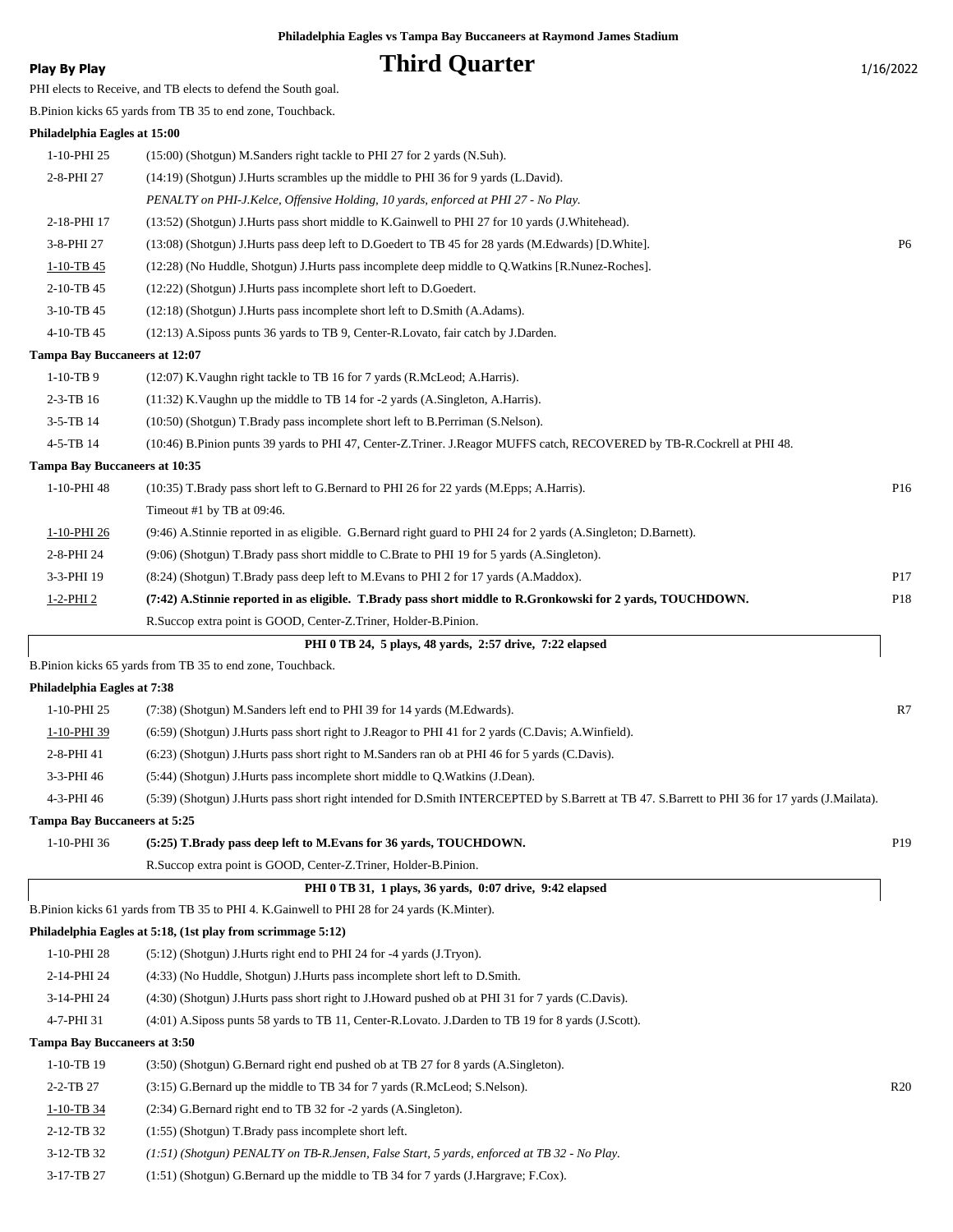| 4-10-TB 34                  | $(1:11)$ B. Pinion punts 45 yards to PHI 21, Center-Z. Triner. J. Reagor to PHI 20 for $-1$ yards (D. Delaney). |
|-----------------------------|-----------------------------------------------------------------------------------------------------------------|
| Philadelphia Eagles at 1:03 |                                                                                                                 |
| 1-10-PHI 20                 | $(1:03)$ M.Sanders left end to PHI 17 for -3 vards $(M.Edwards)$ .                                              |

2-13-PHI 17 (:18) (Shotgun) J.Hurts pass incomplete deep left to Q.Watkins.

3-13-PHI 17 (:11) (Shotgun) J.Hurts pass incomplete short middle to D.Smith (D.White) [D.White].

4-13-PHI 17 (:06) A.Siposs punts 49 yards to TB 34, Center-R.Lovato. J.Darden to TB 38 for 4 yards (J.Stoll).

| <b>END OF OUARTER</b>       |              | Time | <b>First Downs</b> |                 |  | Efficiencies |        |
|-----------------------------|--------------|------|--------------------|-----------------|--|--------------|--------|
|                             | <b>Score</b> | Poss |                    | $R$ $P$ $X$ $T$ |  | 3 Down       | 4 Down |
| Philadelphia Eagles         |              | 7:37 |                    | 1 1 0 2         |  | 1/5          | 0/1    |
| <b>Tampa Bay Buccaneers</b> |              | 7:23 |                    | 1 4 0 5         |  | 1/3          | 0/0    |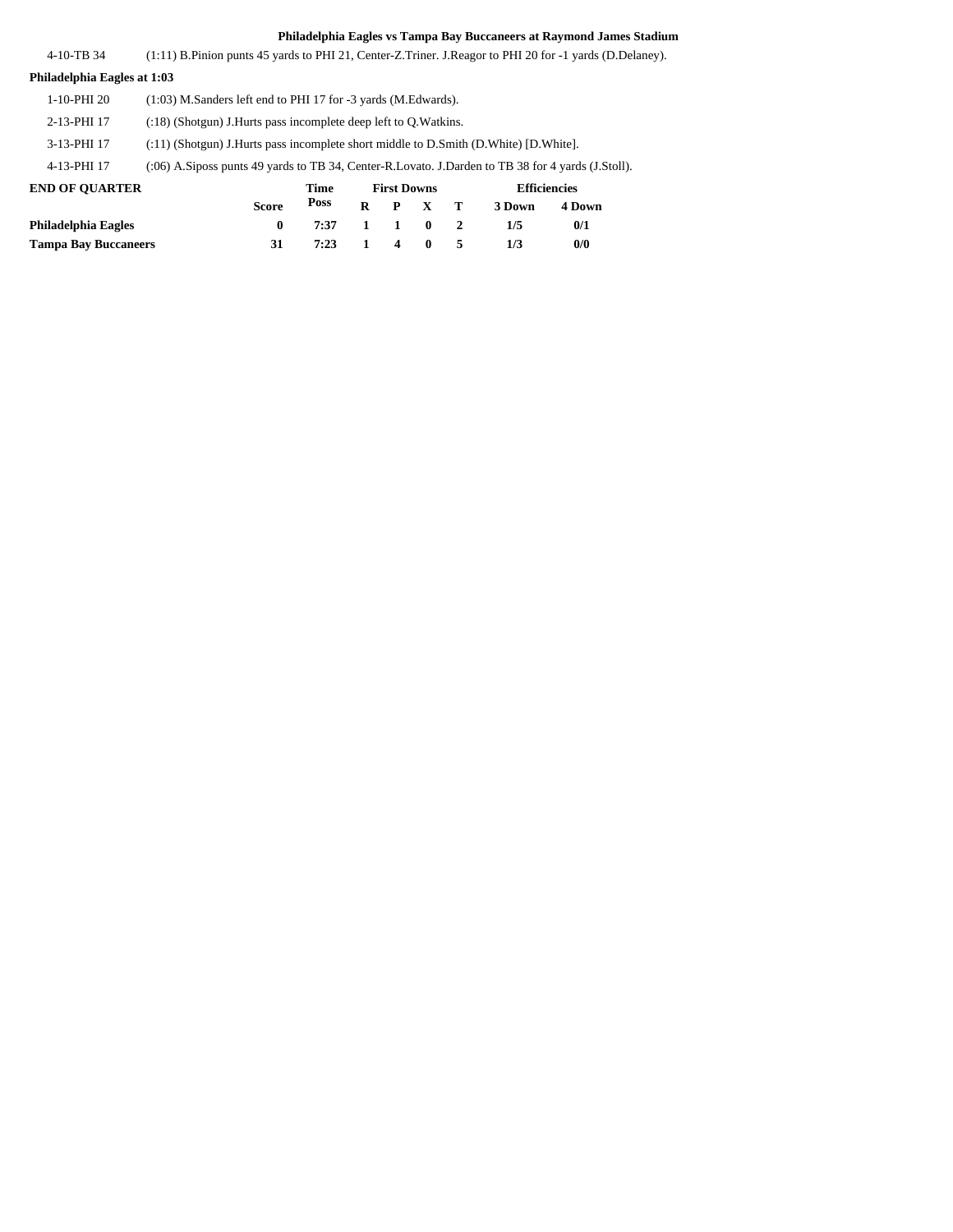Tampa Bay Buccaneers continued. **Tampa Bay Buccaneers at 15:00**

## **Play By Play Play Play Play Play By Play Fourth Quarter** 1/16/2022

| $1-10-TB38$                  | (15:00) (Shotgun) K. Vaughn left end to TB 33 for -5 yards (M. Williams).                                                                       |                 |
|------------------------------|-------------------------------------------------------------------------------------------------------------------------------------------------|-----------------|
| 2-15-TB 33                   | (14:27) (Shotgun) K. Vaughn up the middle to TB 39 for 6 yards (A. Singleton; R. McLeod).                                                       |                 |
| 3-9-TB 39                    | (13:44) (Shotgun) T.Brady sacked at TB 35 for -4 yards (A.Singleton).                                                                           |                 |
| 4-13-TB 35                   | (13:04) B.Pinion punts 61 yards to PHI 4, Center-Z.Triner. J.Reagor ran ob at PHI 35 for 31 yards (K.Britt).                                    |                 |
| Philadelphia Eagles at 12:48 |                                                                                                                                                 |                 |
| 1-10-PHI 35                  | (12:48) (Shotgun) J.Hurts pass short left to D.Smith to TB 34 for 31 yards (J.Dean).                                                            | P8              |
| 1-10-TB 34                   | (12:15) (No Huddle, Shotgun) B.Scott left guard for 34 yards, TOUCHDOWN.                                                                        | R <sub>9</sub>  |
|                              | J. Elliott extra point is GOOD, Center-R. Lovato, Holder-A. Siposs.                                                                             |                 |
|                              | PHI 7 TB 31, 2 plays, 65 yards, 0:40 drive, 2:52 elapsed                                                                                        |                 |
|                              | J. Elliott kicks 61 yards from PHI 35 to TB 4. J. Darden to TB 22 for 18 yards (M. Epps).                                                       |                 |
|                              | PENALTY on TB-R.Gronkowski, Offensive Holding, 10 yards, enforced at TB 20.                                                                     |                 |
|                              | Tampa Bay Buccaneers at 12:08, (1st play from scrimmage 12:01)                                                                                  |                 |
| $1-10-TB$ 10                 | (12:01) A Stinnie reported in as eligible. G Bernard up the middle to TB 15 for 5 yards (S Bradley).                                            |                 |
| $2 - 5 - TB$ 15              | (11:23) A.Stinnie reported in as eligible. T.Brady pass short left to C.Brate pushed ob at TB 31 for 16 yards (A.Singleton).                    | P <sub>21</sub> |
| $1 - 10 - TB 31$             | (10:41) T.Brady pass short right to M.Evans to TB 34 for 3 yards (D.Slay).                                                                      |                 |
| 2-7-TB 34                    | (10:02) (Shotgun) T.Brady pass short left to R.Gronkowski to TB 39 for 5 yards (A.Singleton, A.Maddox).                                         |                 |
| $3-2-TB$ 39                  | (9:20) (Shotgun) T.Brady pass incomplete short left to G.Bernard.                                                                               |                 |
| 4-2-TB 39                    | (9:17) B.Pinion punts 48 yards to PHI 13, Center-Z.Triner. J.Reagor MUFFS catch, and recovers at PHI 7. J.Reagor to PHI 7 for no gain (C.Gill). |                 |
| Philadelphia Eagles at 9:01  |                                                                                                                                                 |                 |
| 1-10-PHI 7                   | (9:01) (Shotgun) K.Gainwell right tackle to PHI 13 for 6 yards (M.Edwards).                                                                     |                 |
| 2-4-PHI 13                   | (8:25) (No Huddle, Shotgun) J.Hurts pass short right to D.Smith to PHI 32 for 19 yards (M.Edwards) [A.Winfield].                                | P <sub>10</sub> |
| 1-10-PHI 32                  | (7:50) (No Huddle, Shotgun) J.Hurts up the middle to PHI 37 for 5 yards (M.Edwards).                                                            |                 |
| 2-5-PHI 37                   | (7:20) (No Huddle, Shotgun) J.Hurts pass short middle to D.Goedert to TB 46 for 17 yards (M.Edwards).                                           | P11             |
| $1-10-TB$ 46                 | (6:48) (No Huddle, Shotgun) J. Hurts pass incomplete deep left to Q. Watkins.                                                                   |                 |
| 2-10-TB 46                   | (6:41) (Shotgun) J.Hurts pass short right to D.Smith to TB 42 for 4 yards (A.Winfield).                                                         |                 |
| $3-6-TB$ 42                  | (6:00) (Shotgun) J.Hurts pass short middle to K.Gainwell to TB 22 for 20 yards (M.Edwards) [A.Nelson].                                          | P <sub>12</sub> |
| $1-10-TB$ 22                 | (5:25) (No Huddle, Shotgun) J.Hurts scrambles up the middle to TB 16 for 6 yards (L.David).                                                     |                 |
| 2-4-TB 16                    | (4:56) (No Huddle, Shotgun) J. Hurts pass incomplete deep left to D. Smith.                                                                     |                 |
| 3-4-TB 16                    | (4:51) (Shotgun) J.Hurts pass short middle to K.Gainwell for 16 yards, TOUCHDOWN.                                                               | P13             |
|                              | TWO-POINT CONVERSION ATTEMPT. J.Hurts pass to D.Smith is complete. ATTEMPT SUCCEEDS.                                                            |                 |
|                              | PHI 15 TB 31, 10 plays, 93 yards, 4:16 drive, 10:15 elapsed                                                                                     |                 |
|                              | J.Elliott kicks onside 11 yards from PHI 35 to PHI 46. G.Bernard (didn't try to advance) to PHI 46 for no gain.                                 |                 |
|                              | Tampa Bay Buccaneers at 4:45, (1st play from scrimmage 4:44)                                                                                    |                 |
| 1-10-PHI 46                  | (4:44) A.Stinnie reported in as eligible. K.Vaughn left tackle to PHI 44 for 2 yards (S.Bradley, C.Malveaux).                                   |                 |
| 2-8-PHI 44                   | (4:01) S. Miller right end to PHI 35 for 9 yards (S. Bradley).                                                                                  | R <sub>22</sub> |
|                              | Timeout #1 by PHI at 03:52.                                                                                                                     |                 |
| 1-10-PHI 35                  | (3:52) K. Vaughn left end to PHI 32 for 3 yards (A. Singleton; A. Harris).                                                                      |                 |
|                              | Timeout #2 by PHI at 03:45.                                                                                                                     |                 |
| 2-7-PHI 32                   | (3:45) G.Bernard right end to PHI 29 for 3 yards (A.Harris).                                                                                    |                 |
|                              | Timeout #3 by PHI at 03:40.                                                                                                                     |                 |
| 3-4-PHI 29                   | (3:40) (Shotgun) T.Brady pass short right to G.Bernard to PHI 23 for 6 yards (A.Harris).                                                        | P <sub>23</sub> |
| 1-10-PHI 23                  | (2:59) G.Bernard up the middle to PHI 20 for 3 yards (M.Williams).                                                                              |                 |
| 2-7-PHI 20                   | (2:17) G.Bernard left end to PHI 15 for 5 yards (A.Harris).                                                                                     |                 |
| Two-Minute Warning           |                                                                                                                                                 |                 |
| 3-2-PHI 15                   | (2:00) G.Bernard up the middle to PHI 14 for 1 yard (A.Harris).                                                                                 |                 |
|                              | Timeout #2 by TB at 01:16.                                                                                                                      |                 |

4-1-PHI 14 (1:16) G.Bernard right end to PHI 16 for -2 yards (A.Singleton).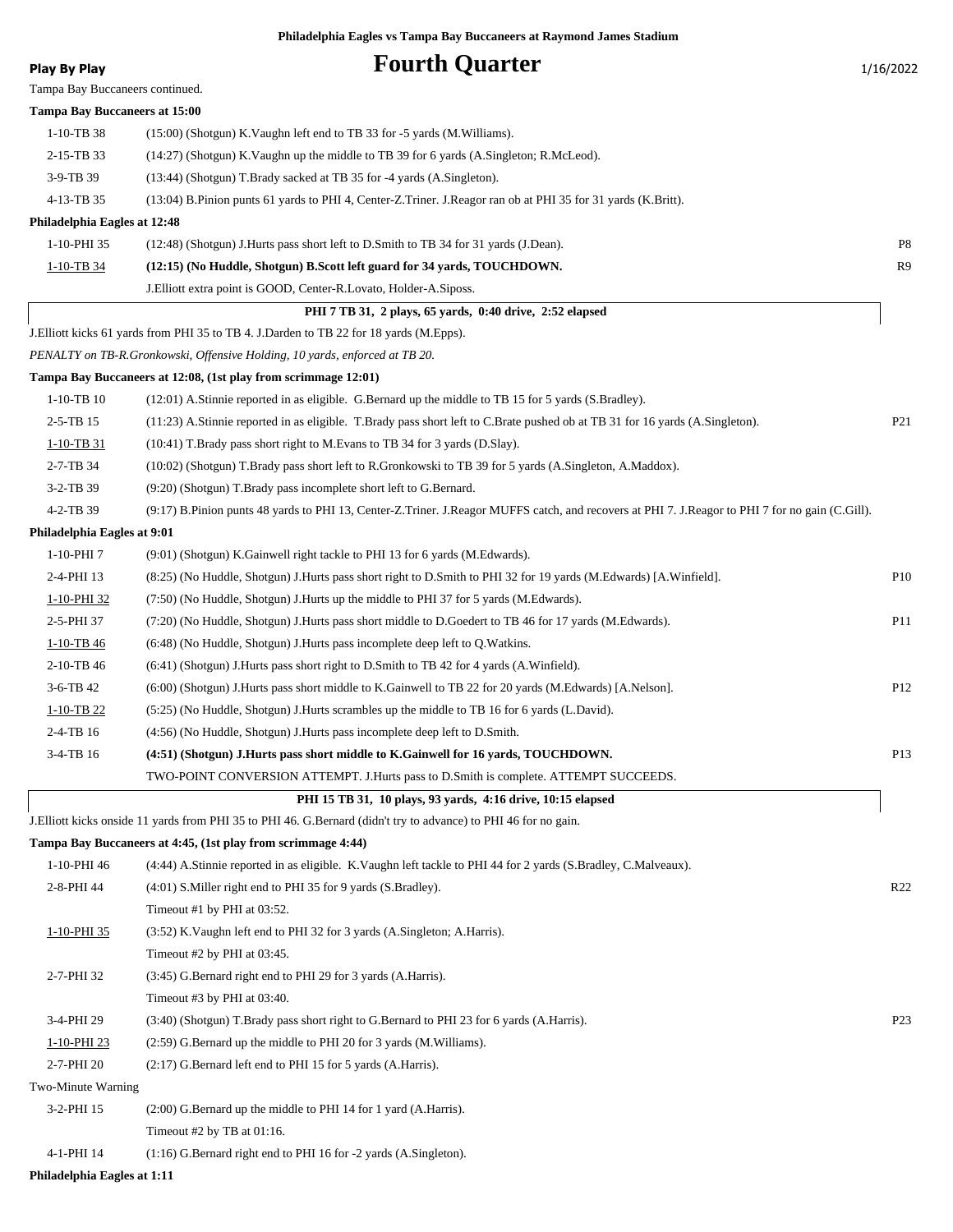1-10-PHI 16 (1:11) (Shotgun) J.Hurts pass incomplete deep left to Q.Watkins.

2-10-PHI 16 (1:04) (Shotgun) J.Hurts pass short left to D.Goedert to PHI 27 for 11 yards (J.Dean; K.Minter). P14

(:42) (No Huddle, Shotgun) J.Hurts sacked at PHI 18 for -9 yards (S.McLendon). FUMBLES (S.McLendon), recovered by PHI-K.Gainwell at PHI 18. 1-10-PHI 27

2-19-PHI 18 (:04) (No Huddle, Shotgun) J.Hurts pass incomplete deep left to D.Smith [R.Nunez-Roches].

| <b>END OF OUARTER</b>       |              | Time |              | <b>First Downs</b>  |              | <b>Efficiencies</b> |        |  |
|-----------------------------|--------------|------|--------------|---------------------|--------------|---------------------|--------|--|
|                             | <b>Score</b> | Poss | $\mathbf{R}$ |                     | $P \times T$ | 3 Down              | 4 Down |  |
| <b>Philadelphia Eagles</b>  | 15           | 6:07 | 1.           |                     | 60           | 2/2                 | 0/0    |  |
| <b>Tampa Bay Buccaneers</b> |              | 8:53 |              | $1 \quad 2 \quad 0$ |              | 1/4                 | 0/1    |  |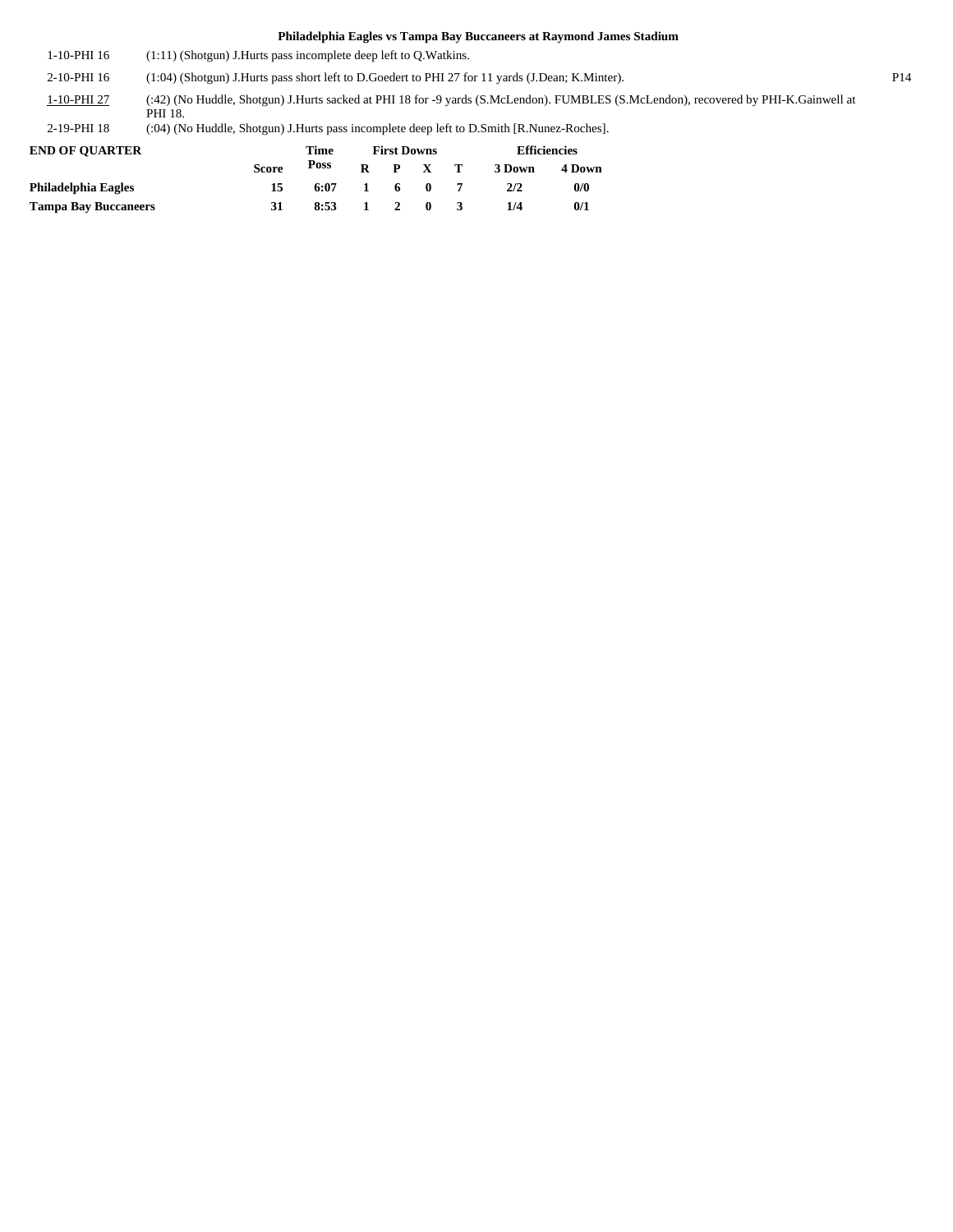# **Miscellaneous Statistics Report**

**Philadelphia Eagles vs Tampa Bay Buccaneers 1/16/2022 at Raymond James Stadium**

## **Ten Longest Plays for Philadelphia Eagles**

| Yards | 0tr | <b>Play Start</b> | <b>Play Description</b>                                                                                          |
|-------|-----|-------------------|------------------------------------------------------------------------------------------------------------------|
| 35    |     | 2 3-11-PHI 38     | (1:43) (Shotgun) J.Hurts pass deep left to Q.Watkins to TB 27 for 35 yards (J.Whitehead) [J.Pierre-Paul].        |
| 34    |     | 4 1-10-TB 34      | (12:15) (No Huddle, Shotgun) B.Scott left guard for 34 yards, TOUCHDOWN.                                         |
| 31    |     | 4 1-10-PHI 35     | (12:48) (Shotgun) J.Hurts pass short left to D.Smith to TB 34 for 31 yards (J.Dean).                             |
| 28    |     | 3 3-8-PHI 27      | (13:08) (Shotgun) J.Hurts pass deep left to D.Goedert to TB 45 for 28 yards (M.Edwards) [D.White].               |
| 20    |     | 4 3-6-TB 42       | (6:00) (Shotgun) J.Hurts pass short middle to K.Gainwell to TB 22 for 20 yards (M.Edwards) [A.Nelson].           |
| 19    |     | 4 2-4-PHI 13      | (8:25) (No Huddle, Shotgun) J.Hurts pass short right to D.Smith to PHI 32 for 19 yards (M.Edwards) [A.Winfield]. |
| 17    |     | 4 2-5-PHI 37      | (7:20) (No Huddle, Shotgun) J.Hurts pass short middle to D.Goedert to TB 46 for 17 yards (M.Edwards).            |
| 16    |     | 2 3-7-PHI 31      | (7:12) (Shotgun) J.Hurts pass short middle to D.Goedert to PHI 47 for 16 yards (D.White).                        |
| 16    |     | 4 3-4-TB 16       | (4:51) (Shotgun) J.Hurts pass short middle to K.Gainwell for 16 yards, TOUCHDOWN.                                |
| 14    |     | 3 1-10-PHI 25     | (7:38) (Shotgun) M.Sanders left end to PHI 39 for 14 yards (M.Edwards).                                          |

## **Ten Longest Plays for Tampa Bay Buccaneers**

| Yards | 0tr | <b>Play Start</b>        | <b>Play Description</b>                                                                                                      |
|-------|-----|--------------------------|------------------------------------------------------------------------------------------------------------------------------|
| 36    |     | 3 1-10-PHI 36            | (5:25) T.Brady pass deep left to M.Evans for 36 yards, TOUCHDOWN.                                                            |
| 22    |     | 3 1-10-PHI 48            | (10:35) T.Brady pass short left to G.Bernard to PHI 26 for 22 yards (M.Epps; A.Harris).                                      |
| 18    |     | 2 1-10-TB 31             | (14:08) T.Brady pass short right to M.Evans pushed ob at TB 49 for 18 yards (D.Slay).                                        |
| 17    |     | $1 \quad 1 - 10 - TB$ 25 | (15:00) K. Vaughn up the middle to TB 42 for 17 yards (A. Singleton; A. Harris).                                             |
| 17    |     | 1 2-2-PHI 47             | (3:08) (No Huddle, Shotgun) T.Brady pass short right to T.Johnson to PHI 30 for 17 yards (R.McLeod, S.Nelson).               |
| 17    |     | 3 3-3-PHI 19             | (8:24) (Shotgun) T.Brady pass deep left to M.Evans to PHI 2 for 17 yards (A.Maddox).                                         |
| 16    |     | 1 2-10-PHI 30            | (2:32) (Shotgun) T.Brady pass short right to M.Evans pushed ob at PHI 14 for 16 yards (A.Maddox; T.Edwards).                 |
| 16    |     | 4 2-5-TB 15              | (11:23) A.Stinnie reported in as eligible. T.Brady pass short left to C.Brate pushed ob at TB 31 for 16 yards (A.Singleton). |
| 13    |     | $1$ 2-8-TB 32            | (4:01) (No Huddle, Shotgun) T.Brady pass short middle to R.Gronkowski to TB 45 for 13 yards (A.Harris).                      |
| 13    |     | 2 2-5-PHI 18             | (11:21) (No Huddle, Shotgun) T.Brady pass short middle to T.Johnson to PHI 5 for 13 yards (M.Epps; A.Maddox).                |

|                | <b>Touchdown Scoring Information</b> | <b>Offense</b> |            | <b>Defense</b> Special Teams |  |  |
|----------------|--------------------------------------|----------------|------------|------------------------------|--|--|
| <b>VISITOR</b> | Philadelphia Eagles                  |                |            |                              |  |  |
| <b>HOME</b>    | Tampa Bay Buccaneers                 |                | $^{\circ}$ |                              |  |  |
|                | <b>Dlaver Scoring Information</b>    |                |            |                              |  |  |

|      | Club Player    | TD. | Rush<br>TD | <b>Rec KO TD</b><br>TD |          | <b>Punt Int TD</b><br>TD |   | Fum<br>TD | Misc<br>TD | FG | <b>XP</b> | 2Pt<br>Rush | 2Pt<br>Rec | Sfty         | Points |
|------|----------------|-----|------------|------------------------|----------|--------------------------|---|-----------|------------|----|-----------|-------------|------------|--------------|--------|
| PHI. | <b>B.Scott</b> | 0   |            |                        | 0        | 0                        | 0 | 0         | 0          | 0  | 0         | 0           | 0          | 0            | 6      |
| PHI  | K.Gainwell     | 0   | 0          |                        | 0        | 0                        | 0 | 0         | 0          | 0  | 0         | 0           | 0          | 0            | 6      |
| PHI  | D.Smith        | 0   | 0          | 0                      | $\Omega$ | 0                        | 0 | 0         | 0          | 0  | 0         | 0           |            | 0            | 2      |
| PHI  | J.Elliott      | 0   | 0          | 0                      |          | 0                        | 0 | 0         | 0          | 0  |           | 0           | 0          | 0            |        |
| ТB   | R.Succop       | 0   | 0          | 0                      | $\Omega$ | 0                        | 0 | 0         | 0          |    | 4         | 0           | 0          | $\mathbf{0}$ |        |
| ТB   | K.Vaughn       | 0   |            | 0                      |          | 0                        | 0 | 0         | 0          | 0  | 0         | 0           | 0          | 0            | 6      |
| TB   | G.Bernard      | 0   |            | 0                      | $\Omega$ | 0                        | 0 | 0         | 0          | 0  | 0         | 0           | 0          | $\mathbf{0}$ | 6      |
| ТB   | M.Evans        | 0   | 0          |                        | O        | 0                        | 0 | 0         | 0          | 0  | 0         | 0           | 0          | 0            | 6      |
| ТB   | R.Gronkowski   | 0   | 0          |                        |          | 0                        | 0 | 0         | 0          | 0  | 0         | 0           | 0          | 0            | 6      |
|      |                |     |            |                        |          |                          |   |           |            |    |           |             |            |              |        |

| <b>Possession Detail</b>    | <b>First Half</b> |       | <b>Second Half</b> |       | Game           |       |  |
|-----------------------------|-------------------|-------|--------------------|-------|----------------|-------|--|
|                             | <b>Visitor</b>    | Home  | <b>Visitor</b>     | Home  | <b>Visitor</b> | Home  |  |
| Largest Lead                | 0                 | 17    | 0                  | 31    | 0              | 31    |  |
| Drives Leading              | 0                 | 5     | 0                  |       | C              | 12    |  |
| Time of Possession Leading  | 0:00              | 11:47 | 0:00               | 16:16 | 0:00           | 28:03 |  |
| Largest Deficit             | $-17$             | 0     | $-31$              | 0     | -31            | 0     |  |
| Drives Trailing             | 6                 | 0     |                    | 0     | 13             |       |  |
| Time of Possession Trailing | 13:13             | 0:00  | 13:44              | 0:00  | 26:57          | 0:00  |  |
| Times Score Tied Up         |                   | 0     |                    | 0     |                |       |  |
| Lead Changes                |                   |       |                    | 0     |                |       |  |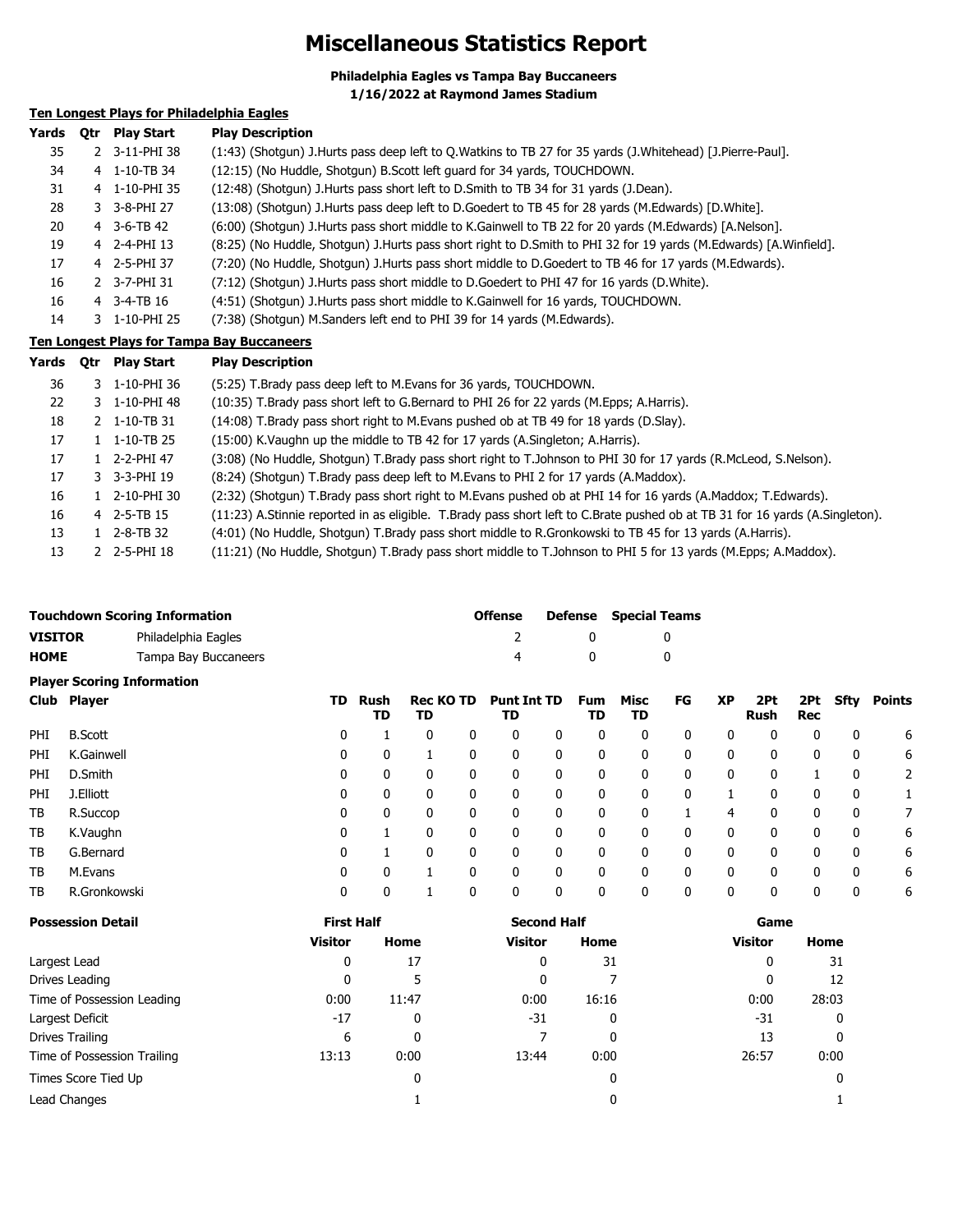# **Playtime Percentage**

Percent of playtime per player on offense, defense and special teams (Unofficial)

**Philadelphia Eagles Tampa Bay Buccaneers**

|                |           |    | <b>Offense</b> |    | <b>Defense</b> | <b>Special Teams</b> |     |                   |           |                | <b>Offense</b> |    | <b>Defense</b> | <b>Special Teams</b> |     |
|----------------|-----------|----|----------------|----|----------------|----------------------|-----|-------------------|-----------|----------------|----------------|----|----------------|----------------------|-----|
| I Opeta        | G         |    | 66 100%        |    |                | 1                    |     | 4% A Cappa        | G         |                | 73 100%        |    |                | 5                    | 18% |
| J Mailata      | T         |    | 66 100%        |    |                | 1                    |     | 4% A Marpet       | G         |                | 73 100%        |    |                | 5                    | 18% |
| L Dickerson    | G         |    | 66 100%        |    |                | 1                    |     | 4% D Smith        | T         |                | 73 100%        |    |                | 5                    | 18% |
| J Kelce        | С         |    | 66 100%        |    |                |                      |     | R Jensen          | C         |                | 73 100%        |    |                |                      |     |
| J Hurts        | QB        |    | 66 100%        |    |                |                      |     | T Brady           | QB        |                | 73 100%        |    |                |                      |     |
| D Smith        | <b>WR</b> |    | 66 100%        |    |                |                      |     | R Gronkowski      | TE        | 67             | 92%            |    |                | $\overline{2}$       | 7%  |
| D Goedert      | <b>TE</b> | 59 | 89%            |    |                |                      |     | J Wells           | T         | 65             | 89%            |    |                | 5                    | 18% |
| Q Watkins      | <b>WR</b> | 58 | 88%            |    |                |                      |     | M Evans           | <b>WR</b> | 59             | 81%            |    |                | 2                    | 7%  |
| J Reagor       | <b>WR</b> | 53 | 80%            |    |                | 7                    | 25% | T Johnson         | <b>WR</b> | 56             | 77%            |    |                | $\overline{2}$       | 7%  |
| L Johnson      | Τ         | 43 | 65%            |    |                |                      |     | G Bernard         | <b>RB</b> | 36             | 49%            |    |                | 3                    | 11% |
| K Gainwell     | <b>RB</b> | 25 | 38%            |    |                | 16                   | 57% | <b>B</b> Perriman | <b>WR</b> | 36             | 49%            |    |                |                      |     |
| L Clark        | T         | 23 | 35%            |    |                | 1                    | 4%  | K Vaughn          | <b>RB</b> | 36             | 49%            |    |                |                      |     |
| M Sanders      | <b>RB</b> | 22 | 33%            |    |                |                      |     | C Brate           | <b>TE</b> | 26             | 36%            |    |                | 2                    | 7%  |
| J Stoll        | TE        | 14 | 21%            |    |                | 10                   | 36% | O Howard          | TE        | 21             | 29%            |    |                | $\mathbf{1}$         | 4%  |
| J Howard       | <b>RB</b> | 14 | 21%            |    |                |                      |     | S Miller          | <b>WR</b> | 19             | 26%            |    |                | 14                   | 50% |
| <b>B</b> Scott | <b>RB</b> | 6  | 9%             |    |                | 7                    | 25% | T Wirfs           | T         | 8              | 11%            |    |                |                      |     |
| G Ward         | <b>WR</b> | 6  | 9%             |    |                | 4                    | 14% | A Stinnie         | G         | $\overline{7}$ | 10%            |    |                | 5                    | 18% |
| R Rodgers      | <b>TE</b> | 5  | 8%             |    |                | 22                   | 79% | J Darden          | <b>WR</b> | 2              | 3%             |    |                | 9                    | 32% |
| K Johnson      | <b>WR</b> | 2  | 3%             |    |                | 16                   | 57% | J Dean            | CB        |                |                |    | 66 100%        | 6                    | 21% |
| R McLeod       | <b>FS</b> |    |                | 72 | 99%            |                      |     | C Davis           | CB        |                |                |    | 66 100%        | 6                    | 21% |
| S Nelson       | CB        |    |                | 71 | 97%            |                      |     | A Winfield        | <b>FS</b> |                |                |    | 66 100%        | 2                    | 7%  |
| D Slay         | CB        |    |                | 71 | 97%            |                      |     | D White           | LB        |                |                |    | 66 100%        | $\overline{2}$       |     |
| A Singleton    | LB        |    |                | 64 | 88%            | 11                   | 39% |                   |           |                |                |    |                |                      | 7%  |
| A Harris       | <b>FS</b> |    |                | 63 | 86%            |                      |     | J Whitehead       | SS        |                |                |    | 66 100%        | 1                    | 4%  |
| D Barnett      | DE        |    |                | 58 | 79%            | 5                    | 18% | L David           | LB        |                |                | 59 | 89%            |                      |     |
| F Cox          | DT        |    |                | 58 | 79%            |                      |     | M Edwards         | <b>FS</b> |                |                | 52 | 79%            | 9                    | 32% |
| J Hargrave     | DT        |    |                | 52 | 71%            |                      |     | J Pierre-Paul     | DE        |                |                | 36 | 55%            |                      |     |
| A Maddox       | <b>CB</b> |    |                | 51 | 70%            | 3                    | 11% | J Tryon           | LB        |                |                | 34 | 52%            | 12                   | 43% |
| M Williams     | DT        |    |                | 39 | 53%            | 4                    | 14% | N Suh             | DE        |                |                | 32 | 48%            |                      |     |
| T Edwards      | LB        |    |                | 35 | 48%            | 3                    | 11% | S Barrett         | LB        |                |                | 31 | 47%            |                      |     |
| R Kerrigan     | DE        |    |                | 35 | 48%            |                      |     | A Nelson          | LB        |                |                | 30 | 45%            | 13                   | 46% |
| M Epps         | SS        |    |                | 32 | 44%            | 23                   | 82% | R Nunez-Roches    | DT        |                |                | 29 | 44%            | 6                    | 21% |
| G Avery        | LB        |    |                | 30 | 41%            | 5                    | 18% | V Vea             | NT        |                |                | 28 | 42%            | 1                    | 4%  |
| H Ridgeway     | DT        |    |                | 23 | 32%            | 6                    | 21% | S McLendon        | <b>NT</b> |                |                | 26 | 39%            | 1                    | 4%  |
| S Bradley      | LB        |    |                | 18 | 25%            | 16                   | 57% | W Gholston        | DE        |                |                | 21 | 32%            | 1                    | 4%  |
| T Jackson      | DE        |    |                | 15 | 21%            | 11                   | 39% | $C$ Gill          | LB        |                |                | 9  | 14%            | 20                   | 71% |
| C Malveaux     | DE        |    |                | 15 | 21%            | 11                   | 39% | K Minter          | LB        |                |                | 4  | 6%             | 14                   | 50% |
| P Johnson      | LB        |    |                | 1  | $1\%$          | 22                   | 79% | A Adams           | SS        |                |                | 3  | 5%             | 23                   | 82% |
| J Scott        | CB        |    |                |    |                | 27                   | 96% | R Cockrell        | CB        |                |                | 2  | 3%             | 23                   | 82% |
| K Wallace      | SS        |    |                |    |                | 27                   | 96% | K Britt           | LB        |                |                |    |                | 21                   | 75% |
| Z McPhearson   | CB        |    |                |    |                | 27                   | 96% | D Delaney         | CB        |                |                |    |                | 21                   | 75% |
| R Lovato       | LS        |    |                |    |                | 7                    | 25% | G Stuard          | LB        |                |                |    |                | 20                   | 71% |
| A Siposs       | P         |    |                |    |                | 7                    | 25% | <b>B</b> Pinion   | P         |                |                |    |                | 18                   | 64% |
| J Elliott      | Κ         |    |                |    |                | 4                    | 14% | Z Triner          | LS        |                |                |    |                | 12                   | 43% |
| A Dillard      | Τ         |    |                |    |                | 1                    |     | 4% P Desir        | CB        |                |                |    |                | 6                    | 21% |